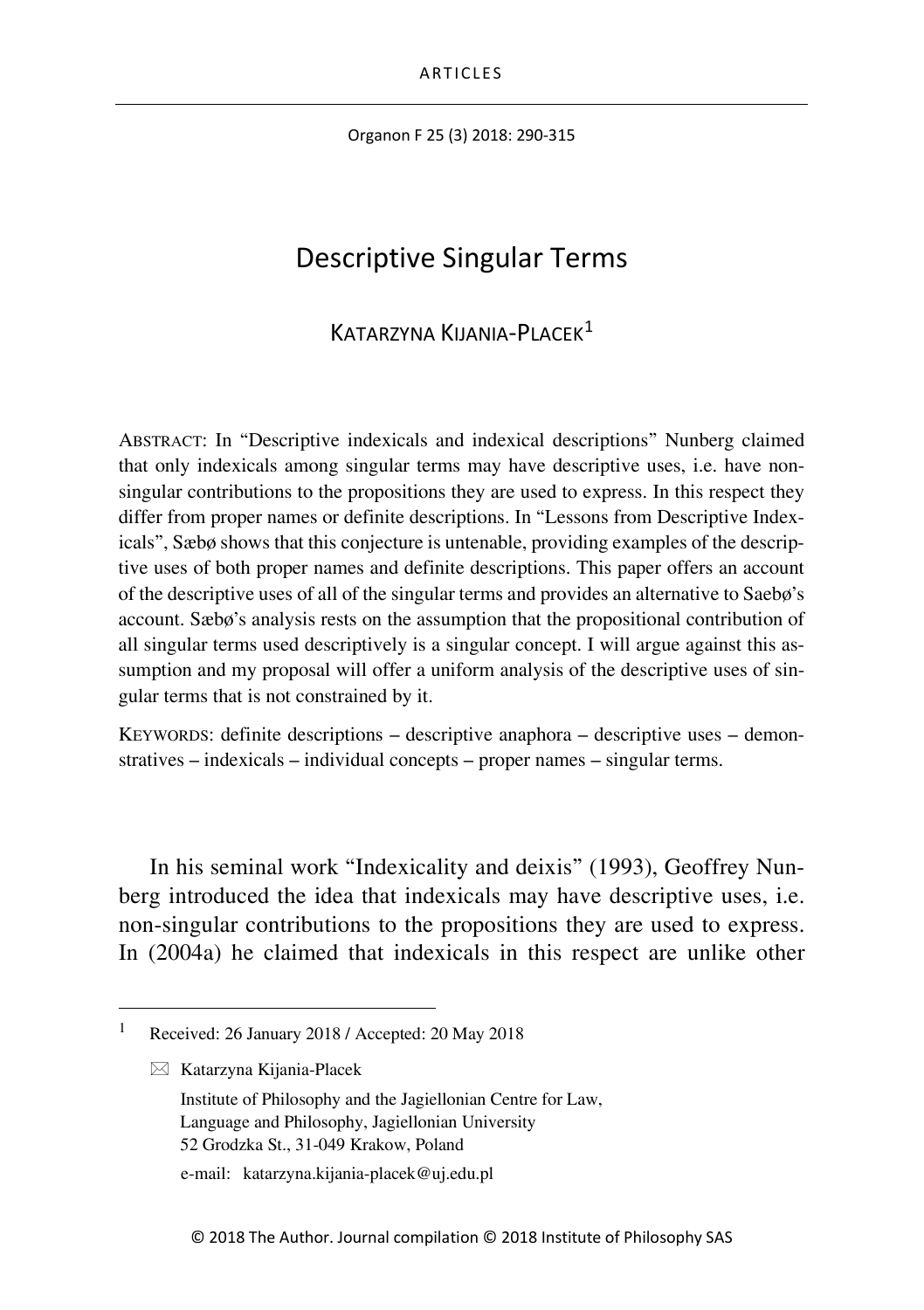referential terms, such as names or non-attributive definite descriptions, which do not seem to have such general readings. However, in  $(2015)$ Sæbø shows that this conjecture is untenable, providing a plethora of examples of the descriptive uses of both proper names and definite descriptions to bolster his line of argumentation. In this paper I will attempt to support Sæbø's findings and propose a uniform analysis of the descriptive uses of all of the singular terms, providing an alternative to his account. Sæbø's analysis rests on the assumption—shared by many others, such as Elbourne (2005, 2008)—that the propositional contribution of all descriptively used singular terms is an individual concept. In contrast, I will argue against this assumption in section 2.3 and my proposal will offer a uniform analysis of the descriptive uses of singular terms that is not constrained by such an assumption.

The analysis proposed will be based on a generalization of the mechanism of descriptive anaphora which I suggested for the interpretation of the descriptive uses of indexicals in Kijania-Placek (2012, 2015, 2017, 2018). It will not only provide an account of the generation of the propositions expressed in the case of the descriptive uses of singular terms, but will also allow for an explanation of the differing pragmatic availability of such uses between indexicals as well as proper names on one hand and definite descriptions on the other. In the end, I will suggest the consequences of the phenomenon of descriptive uses for the semantics of singular terms.

#### **1. Descriptive uses of indexicals and other singular terms**

Indexicals and proper names are usually considered as devices of direct reference (Kaplan 1978, 1989a, 1989b; Perry 1977, 1979, 2012; Recanati 1993; Salmon 1986; Soames 1989; Heim & Kratzer 1998). If definite descriptions are taken to be semantically ambiguous (Wettstein 1981; Devitt 2004), then their referential uses are usually also analyzed as directly referential. This means that such expressions contribute objects to the propositions expressed and, as such, contribute to the expression of singular propositions. However, from Nunberg onwards, the socalled descriptive uses of indexicals have generally been acknowledged whilst indexicals, in their descriptive uses, contribute to the expression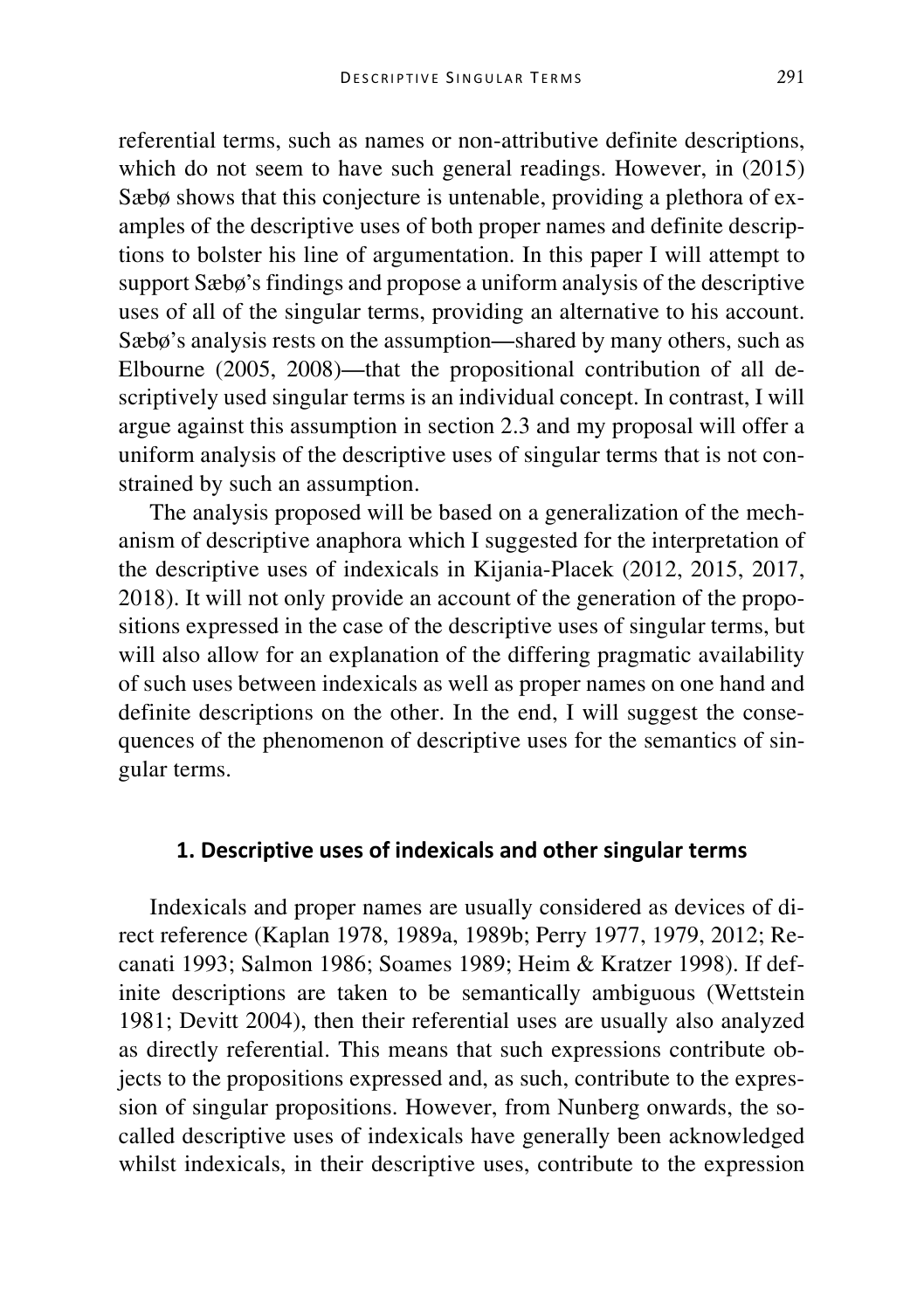of general propositions (compare Nunberg 1979, 1991, 1992, 1993, 2004a,b; Recanati 1993, 2005; Bezuidenhout 1997; Elbourne 2005, 2008, 2013; Hunter 2010; Stokke 2010; Galery 2008, 2012; Kijania-Placek 2012, 2015, 2017, 2018). A popular example to be found in the literature (Nunberg 1992; Recanati 1993; Jespersen 2012; Kijania-Placek 2011, 2012) is the following:

(1) He is usually an Italian but this time they thought it wise to elect a Pole. [uttered by someone pointing at John Paul II as he delivers a speech with a Polish accent shortly after his election]

By the use of 'he' in this utterance the speaker is not expressing a contradictory proposition concerning John Paul II that would ascribe the properties of both being an Italian and being a Pole to him, but a general proposition that most popes are Italian.

In general, a proposition might be singular with respect to the contribution of one singular term, while the contribution of another singular term is general, i.e. a distributive property. Thus, the proper name 'Picasso' does not contribute Pablo Picasso to the proposition expressed by:

(2) He donated all his Picassos to MOMA,

while 'he' is used here referentially and contributes a person. Since the contribution of the name is a property of being a painting by Pablo Picasso, the resulting proposition is general with respect to this use of the name.<sup>[2](#page-2-0)</sup> Similar remarks apply to another example of Sæbø's (2015, 1121):

(3) If Mary had been a boy then yes, I do believe England would have remained a Catholic country.

In (3) 'Mary' contributes the property of being a child of Henry VIII by Catherine of Aragon, while 'I' and 'England' have default singular interpretations. (2) and (3) are examples of descriptive uses of proper

<span id="page-2-0"></span><sup>&</sup>lt;sup>2</sup> For the idea that singularity is a relative feature of propositions, see McKay  $\&$ Nelson (2014).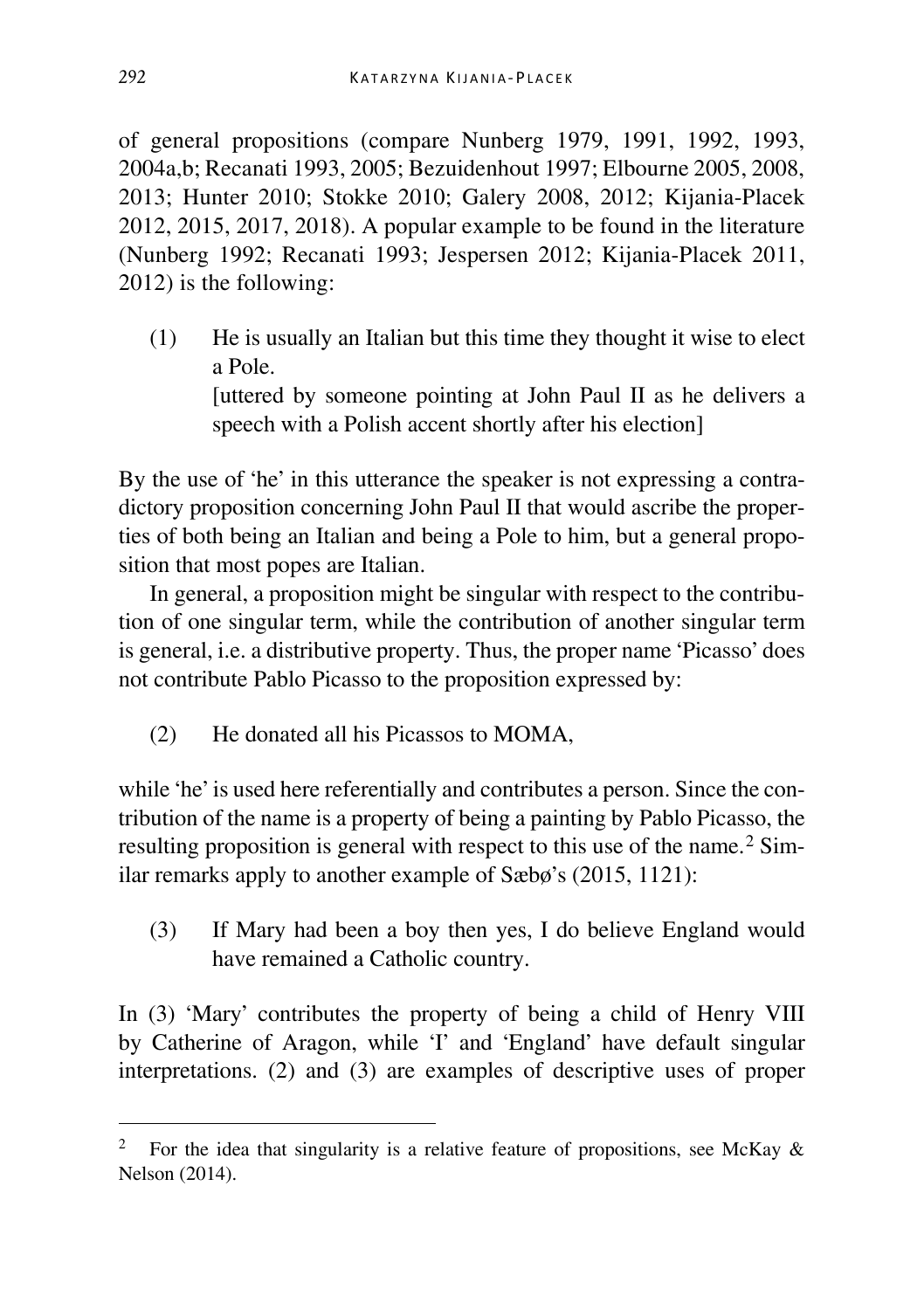names. Other examples have been given by Nunberg (1995), Elbourne (2005), Hunter (2010), Sæbø (2015), Jeshion (2015a,b), Fara (2015a,b) and others. An important category of the descriptive uses of names are the socalled Machiavelli uses (compare Fara 2015b), which are different from (2) and (3) in important respects and will be discussed in section 3.2.1. A representative example is the following:

(4) Dick is a real Einstein,

where 'Dick' has its default referential meaning, but 'Einstein' contributes the property of being an exceptionally intelligent person.

Attributive uses of definite descriptions are by definition descriptive because their propositional contribution is a property depicted by the descriptor of the term. The important question is, however, if definite descriptions have uses in which the propositional contribution is neither the denotation nor the concept which is the descriptor of the term, but a different property altogether. Hereafter I will use the term "descriptive" in a limited sense, i.e. only for uses of definite descriptions which have a general contribution but are not attributive, i.e. whose propositional contribution is a distributive property other than that formed by the descriptor. To exhibit the descriptive uses of definite descriptions thus understood, I will use another example from Sæbø's work. The following utterance should be considered in the context of "a discussion of a snowsled accident where a boy, driving in snowdust and straying from the trail, has hit a tree; the debate is about whether or not the tree was to blame and should be cut down, this discussant arguing that no, the driver was responsible" (Sæbø 2015, 1124):

(5) What if the tree had been a Moose, a deer or another sled, would this still have happened? I believe it would have…

The idea is that since the intended meaning, i.e. 'the entity obstructing the course of the snowsled driven by your son on Pitre Trail Friday', is "costly to express and process" (Sæbø 2015, 1145), it is delivered instead by 'the tree'. In the next section I will briefly discuss the available analysis of the descriptive uses of indexical, proper names and definite descriptions and then propose my own analysis of this phenomenon.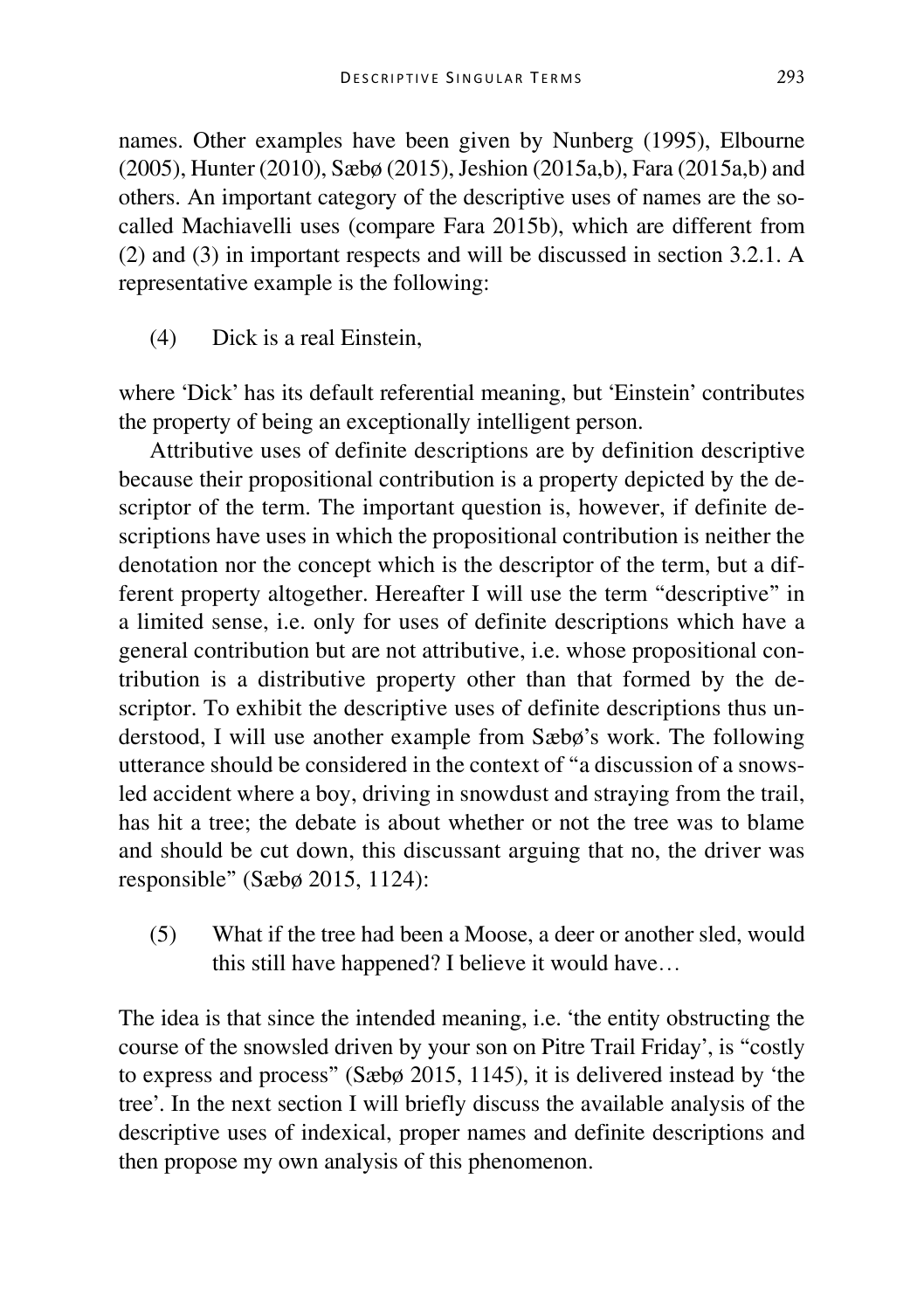#### **2. Extant analysis of the descriptive uses of singular terms**

## *2.1. Descriptive uses of indexicals*

The mechanism of deferred reference was proposed by Nunberg (1993) for the analysis of some uses of indexicals, such as the following:

(6) He is my favorite writer. [uttered while pointing at a photograph of Nabokov]

The idea stems from Quine's case of deferred ostension where "we point at the gauge, and not the gasoline, to show that there is gasoline" (1968, 195). Its linguistic counterpart is deferred reference, which Nunberg proposed to explain by postulating a distinction between the index and referent of an indexical. According to Nunberg, deferred reference is a two-stage process in which a linguistic expression refers to something in the world by first picking out an element in the expression's context of utterance (an index) and only then referring to (possibly) another element of the context that somehow corresponds to the index. The correspondence is of a pragmatic nature and given by the context. Typically, the referent is an object or property the speaker has in mind, and the index is used to direct the addressee's attention to the referent (Nunberg 1993, 25-26). In the case of (6) the photograph demonstrated is the index, while the person depicted in the photograph—Vladimir Nabokov—is the referent that contributes to the singular proposition expressed. In the same paper, Nunberg claims that the mechanism of deferred reference should be used for the analysis of the descriptive uses of indexicals. We must simply admit that the referent (or, as he sometimes puts it, the interpretation) in deferred reference is either an object or a property (Nunberg 1993, 15, 28-30, 33, 34). The latter case should deliver a general interpretation of the indexical.

The problem with this analysis is that reference to properties does not necessarily result in the generation of general propositions. For example, reference to abstract objects—which is only possible in a deferred way arguably results in the expression of singular propositions.[3](#page-4-0) This means

<span id="page-4-0"></span>Examples of deferred ostension to abstract objects by pointing to their exemplifications were given by Quine in (1968). Compare also Kijania-Placek (2012). For criteria of the singularity of a proposition, see Neale (1990).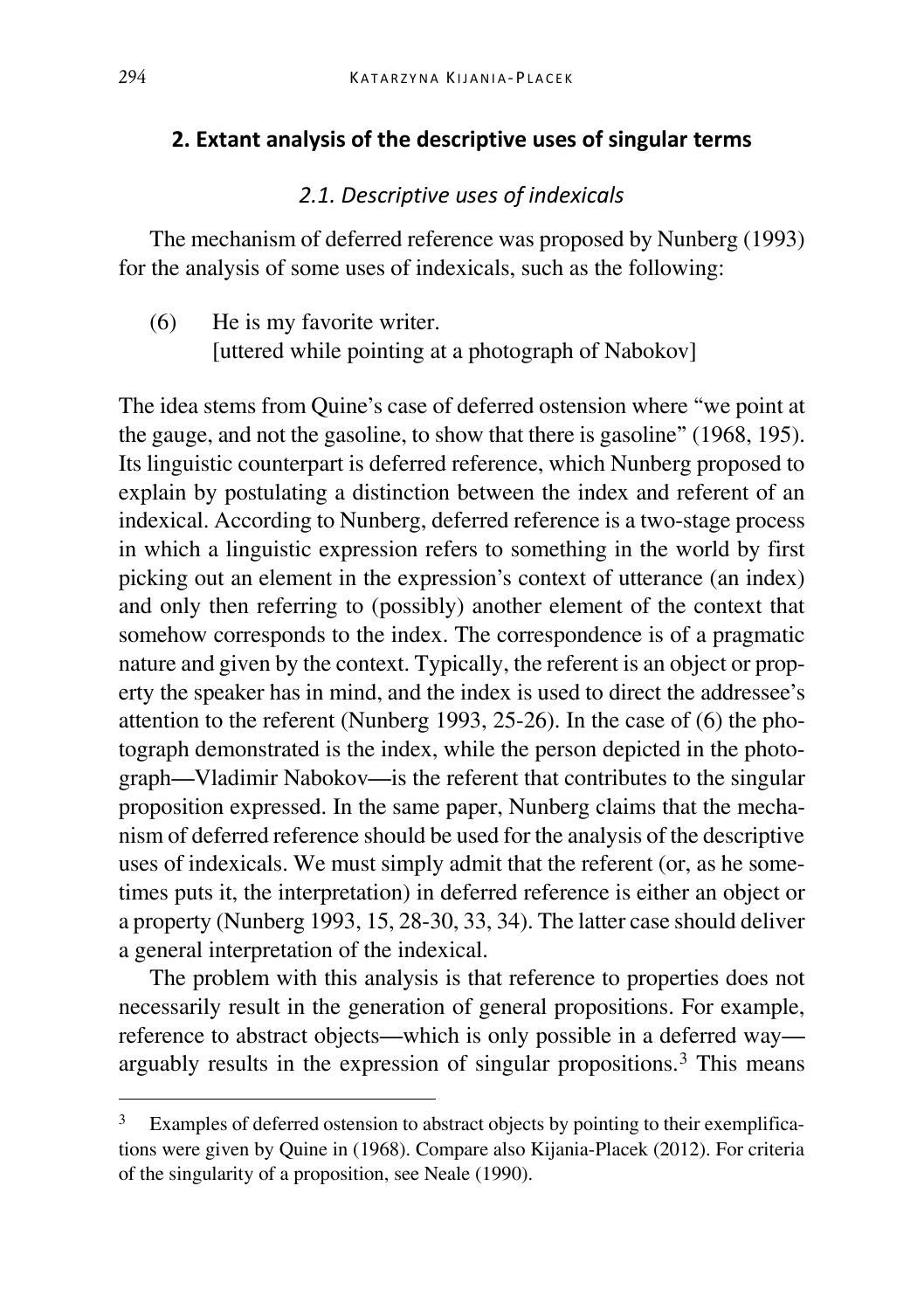that the fact that an indexical refers to a property does not by itself provide an analysis of the descriptive uses of indexicals, i.e. uses whose propositional contribution is general. Furthermore, Nunberg holds that deferred reference is characterized by three meaning components (deictic, classificatory and relational) of which the classificatory component concerns the referent and includes features like number and animacy, grammatical and natural gender (Nunberg 1993, 8, 20, 25-26). Since in the case of 'he' the classificatory component includes the requirement that the referent is male, the property of being a pope—not itself being male—is strictly speaking excluded as a potential referent of 'he' as used in (1). We should thus distinguish cases of deferred reference to properties considered as abstract objects from the descriptive uses of indexicals, in the case of which the property itself is not really the *referent* of the term but is still its interpretation. In the latter case, the semantic contribution of the indexical to the general proposition expressed consists in restricting the domain of quantification of a quantifier that constrains the structure of the general proposition.[4](#page-5-0) The concept of descriptive anaphora that I propose in section 3 for the analysis of descriptive uses of singular terms may be considered an elaboration of that part of Nunberg's analysis that concerns cases in which the indexical "contributes a property" (Nunberg 1993, 22) in the intended sense. His deictic, classificatory and relational components of meaning would then be limited to the more classic case of deferred reference, when the referent is an object.

I have given detailed arguments against the analysis of the descriptive uses of indexicals proposed by Recanati (1993), Elbourne (2005, 2008), Stokke (2010) and Galery (2008) in Kijania-Placek (2012). Given the absence of space here for such considerations, I will not repeat these arguments as none of the analyses extends to other kinds of singular terms (but see footnote 9 below). The advantage of my analysis is that it captures all kinds of singular terms. To my knowledge, only Sæbø's and Hunter's accounts explicitly concern the whole range of singular terms and I will discuss them in section 2.3 below.

<span id="page-5-0"></span> <sup>4</sup> This statement will be slightly amended in section 3.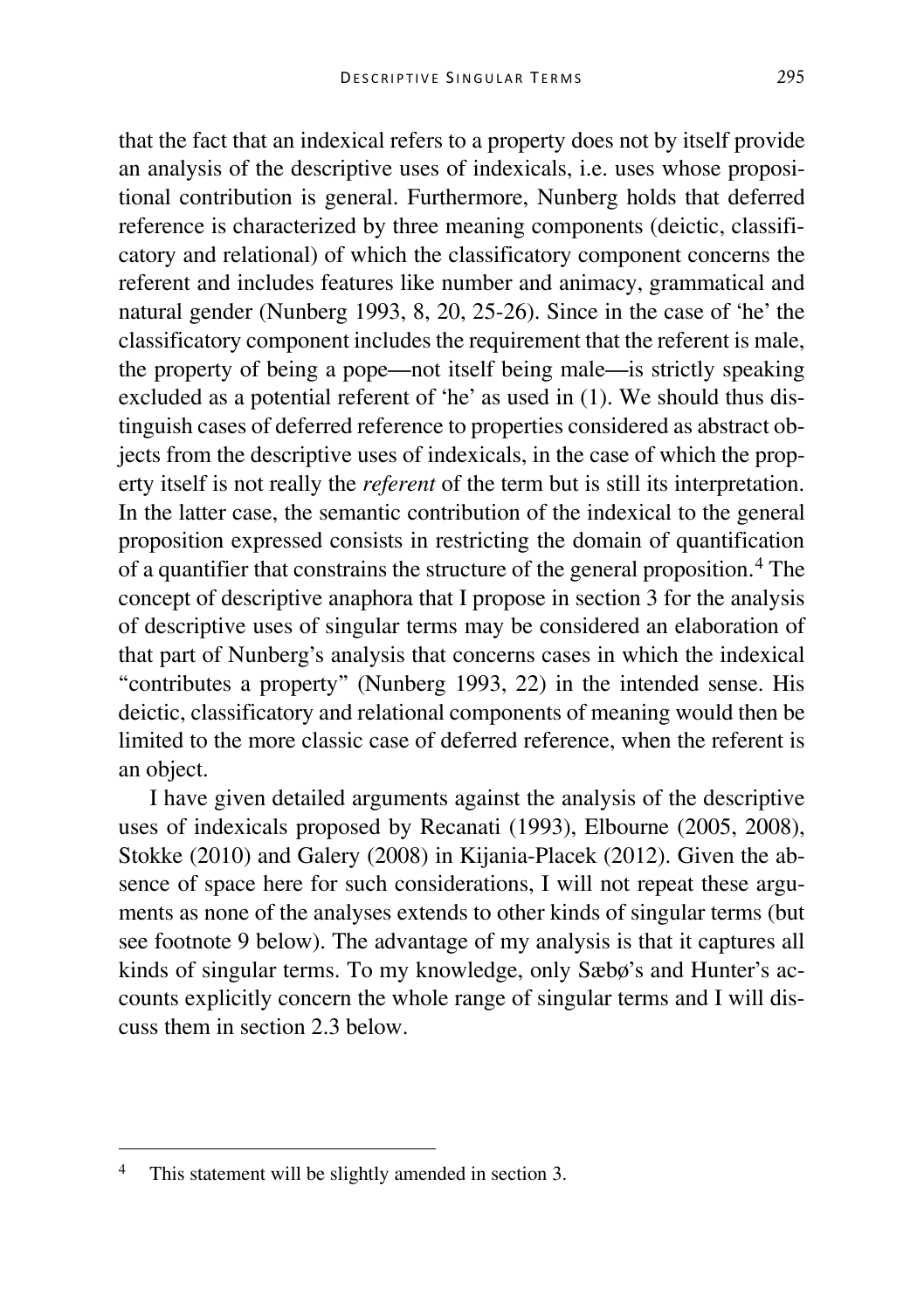### *2.2. Descriptive uses of proper names*[5](#page-6-0)

Fara (2015a) claims that examples such as (2) and (3) can be analyzed with the help of another of Nunberg's notions: that of meaning transfer.<sup>[6](#page-6-1)</sup> She offers an analogy with other nouns, such as "witch" or "cat" that can sometimes be used to convey transferred meanings of a "person in witch's/cat's costume". The resultant meaning would be available by meaning transfer from the initial meanings of "witch" or "cat" respectively. As Jeshion (2015b) was quick to point out, however, such an analysis of proper names is not available for Fara under her predicativist assumptions. According to predicativists (Burge 1973; Fara 2015a,b; Matushansky 2008; Elbourne 2005, 2008, 2013) "names are predicates in all of their occurrences" (Fara 2015a, 60) and by that they mean "multiply applicable predicates that are true of just those things that are bearers of the name" (Fara 2015b, 251). But while it is quite natural to assume that the meaning of the predicate "person in cat's costume" is a result of an operation on the meaning of "cat", the meaning required for (3)—a "painting by Pablo Picasso"—cannot be obtained from the meaning of "bearer of Picasso" alone, without reference to the relevant referent of the name. Additionally, the process required is not an operation transferring the meaning of one predicate to another— $\langle e,t \rangle \Rightarrow \langle e,t \rangle$ —but involves a transfer from an object (Pablo Picasso himself) to a predicate (painting by Pablo Picasso)—e  $\Rightarrow$  <e,t $\Rightarrow$  (Jeshion 2015b). Jeshion uses the term "coercion" to characterize such a process but does not provide any details as to the exact definition of the process. The analysis proposed below in terms of descriptive anaphora can be considered an elaboration

<span id="page-6-0"></span> <sup>5</sup> Although I am usually careful to use the phrase 'descriptive uses of names', the shortened version "descriptive names" is also used in the literature, in analogy to 'descriptive indexicals'. Yet the kinds of readings discussed in this paper should not be confused with 'descriptive names' in the sense of Evans (1982).

<span id="page-6-1"></span><sup>6</sup> She uses the phrase "descriptive interpretation" but refers the reader to Nunberg (1995) and (2004b), where by descriptive interpretation he means both deferred reference and meaning transfer in the introductions, but devotes both papers exclusively to the analysis of the latter.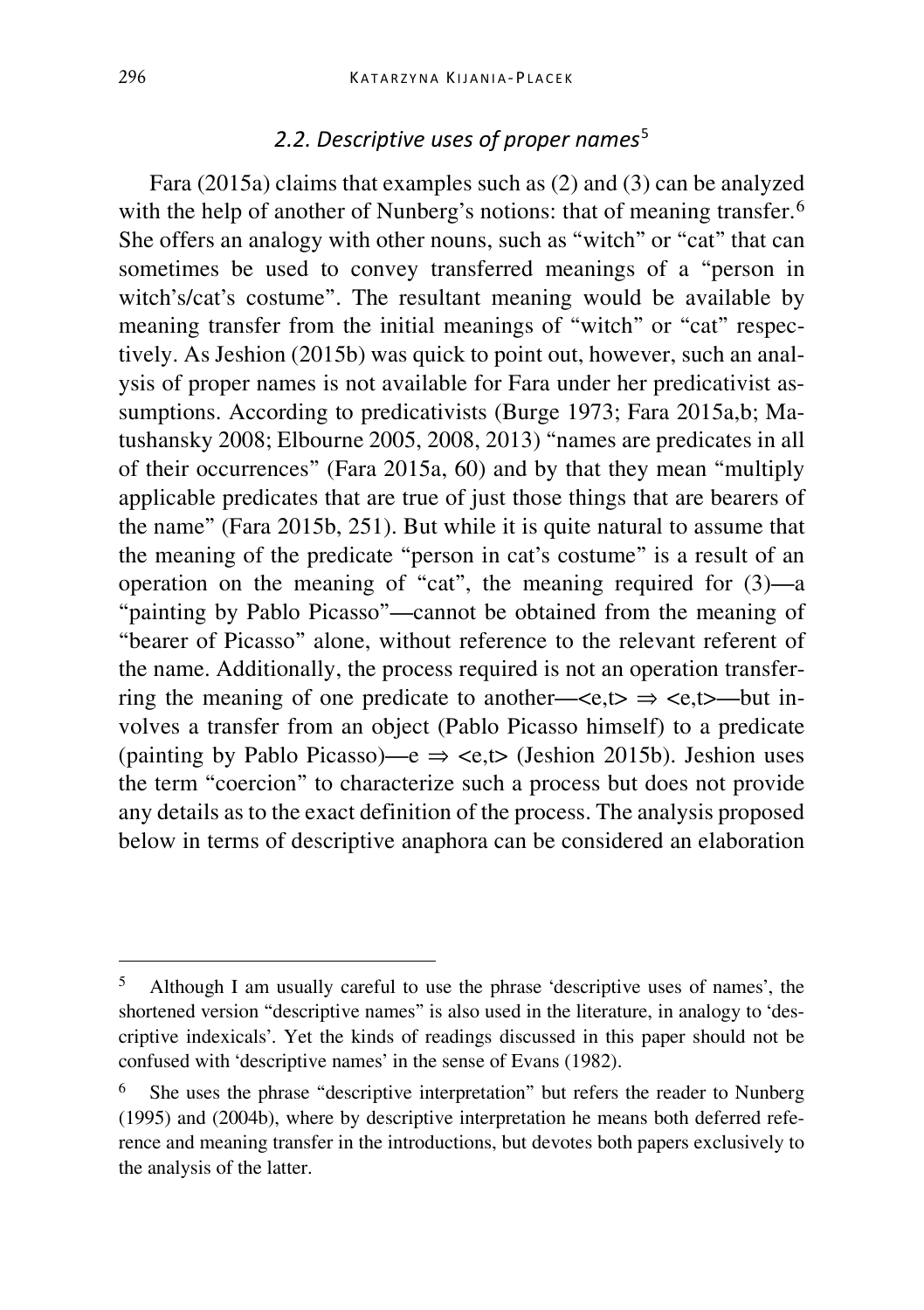of the "coercion" process mentioned by Jeshion.[7](#page-7-0) What we need in this case is a relation between Picasso and the distributive set of his paintings, given for example by the property of being a painting by Pablo Picasso. Such a relation will be provided by the mechanisms of descriptive anaphora proposed below.

## *2.3. Sæbø's and Hunter's uniform analyses of descriptive uses of singular terms*

Sæbø's account is based on a postulation of a substitution relation which is to hold between two individual concepts, where "the concept" expressed is replaced by another, co-extensional concept (one designating the same individual in the actual world), which is then given a *de dicto* reading" (Sæbø 2015, 1114). Thus, in the case of (5), the concept expressed by the definite description 'the tree' is given the interpretation of 'the entity obstructing the course of the snowsled driven by your son on Pitre Trail Friday' (Sæbø 2015, 1145). I agree that Sæbø's analysis provides correct results for (5). However, it is only applicable to such cases where the replacing concept is an individual one and co-extensional with the original. The following examples, typically considered in the literature as cases of the descriptive uses of indexicals, are thus not analyzable by Sæbø's substitution relation.[8](#page-7-1) Let us first consider an example based on Nunberg's (1993):

(7) Today is always the biggest party day of the year. [uttered on New Year's Eve]

'Today' does not contribute here an individual concept but rather a property of being a day that is a New Year's Eve; any such day. If the term

<span id="page-7-0"></span> <sup>7</sup> In linguistics, coercion is usually associated with the works of Partee (for example 1985) and this reference can indeed be traced back from Jeshion (2015b) through Nunberg (1995, 2004b), to Pusteyovski (1993), to Partee (1985). But her notion of coercion does not include transfers of the  $e \Rightarrow \langle e, t \rangle$  type (other than the property of being identical with a specific object) that are required here.

<span id="page-7-1"></span>It should be noted that in  $(2015)$  Sæbø does not analyze quantificational examples, such as (7) below. He does, however, suggest that the account presented there should be considered as a general analysis of descriptive singular terms.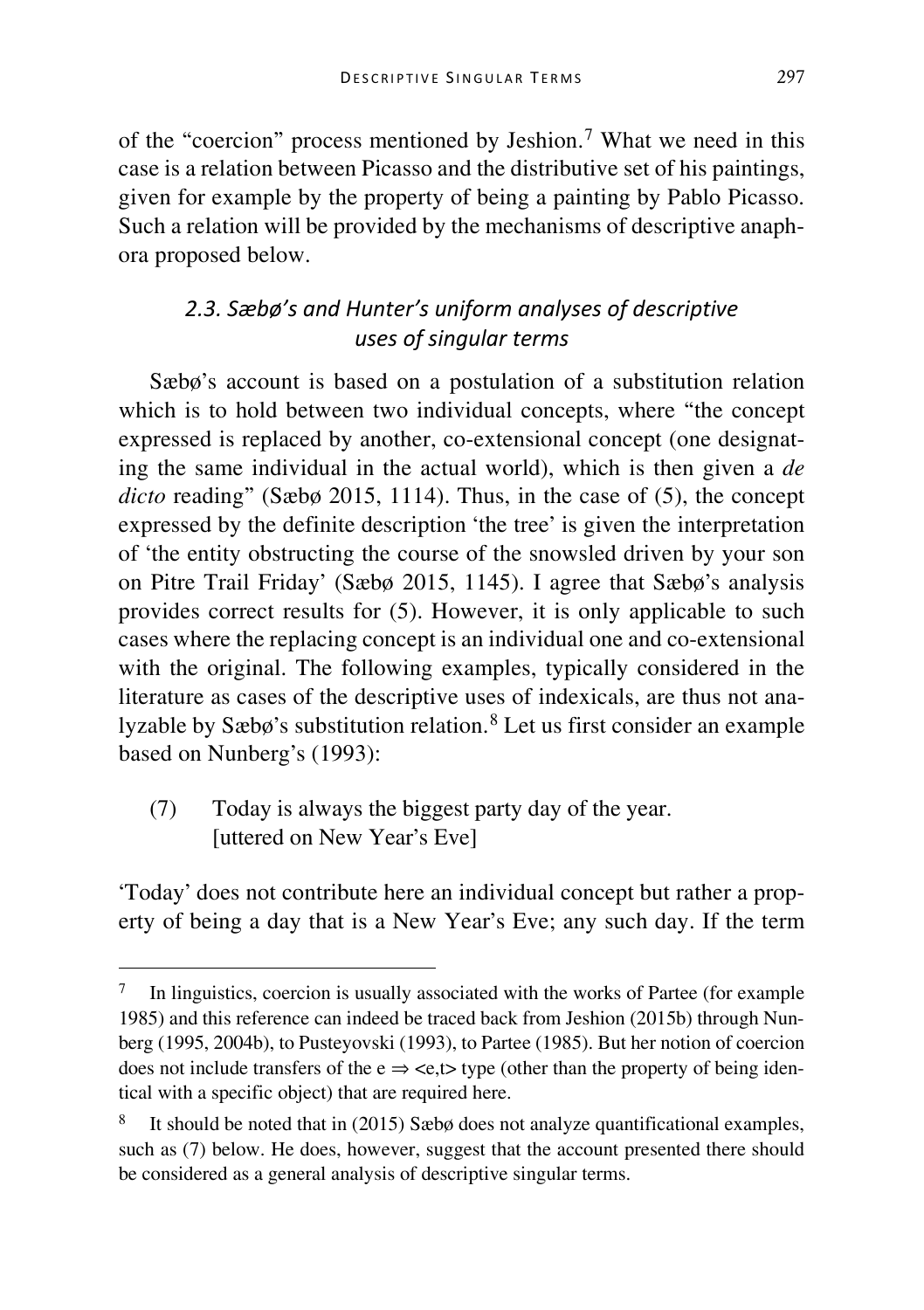contributed an individual concept, the singularity of the concept would clash with the requirement imposed by the quantifier "always" that requires a range of values to quantify over.[9](#page-8-0) The clash would be the same as the original clash between the referential reading of "today" and the requirements of the quantifier that triggered the reinterpretation in the first place. The aim of the reinterpretation was to resolve the clash by supplying an interpretation that would deliver a non-individual interpretation for "today"—a multiply applicable distributive property and thus not an individual concept. In the case of (7) this property restricts the domain of the quantification of the adverb of quantification 'always' (compare Kijania-Placek 2012, 2015, 2017, 2018).[10](#page-8-1),[11](#page-8-2)

Another of Nunberg's examples argues against the requirement of coextensivity (Nunberg 1990). It is drawn from Peter Weir's movie *The Year of Living Dangerously*. Mel Gibson plays a reporter in Indonesia, Mr. Hamilton, who is looking for arms shipments for local communists and, of course, he would be in trouble if they found out. Hamilton, talking to a warehouse manager and inquiring after the shipments, receives a warning:

(8) – MR. HAMILTON? BE CAREFUL WHO YOU TALK TO ABOUT THIS MATTER. I'M NOT P.K.I., BUT I MIGHT HAVE BEEN.<sup>[12](#page-8-3)</sup>

In this example, the replacing concept cannot be co-extensive with the indexical 'I' as the speaker is not a communist and does not warn the warehouse manager against himself but rather against others who are relevantly

<span id="page-8-0"></span><sup>&</sup>lt;sup>9</sup> See footnote 15 below for a more nuanced characterization of this clash.

<span id="page-8-1"></span><sup>&</sup>lt;sup>10</sup> The assumption of singularity (in the sense of individuality or definiteness, not that of rigidity) of the resulting concept is shared by Recanati (2005) and Elbourne (2005, 2008, 2013), and, I believe, Jespersen (2012). Thus, my criticism of this assumption applies to those accounts as well.

<span id="page-8-2"></span>A binary structure is standardly postulated for adverbial quantification, regardless of its explicit structure. Thus 'He usually goes on holiday to Italy' would be analyzed as 'Usually, if he goes on holiday, he goes to Italy' (see for example Quine 1941; Lewis 1975, 1986; compare also Kijania-Placek 2012, 2017).

<span id="page-8-3"></span><sup>12</sup> 'P.K.I.' is an abbreviation for 'Partai Komunis Indonesia'.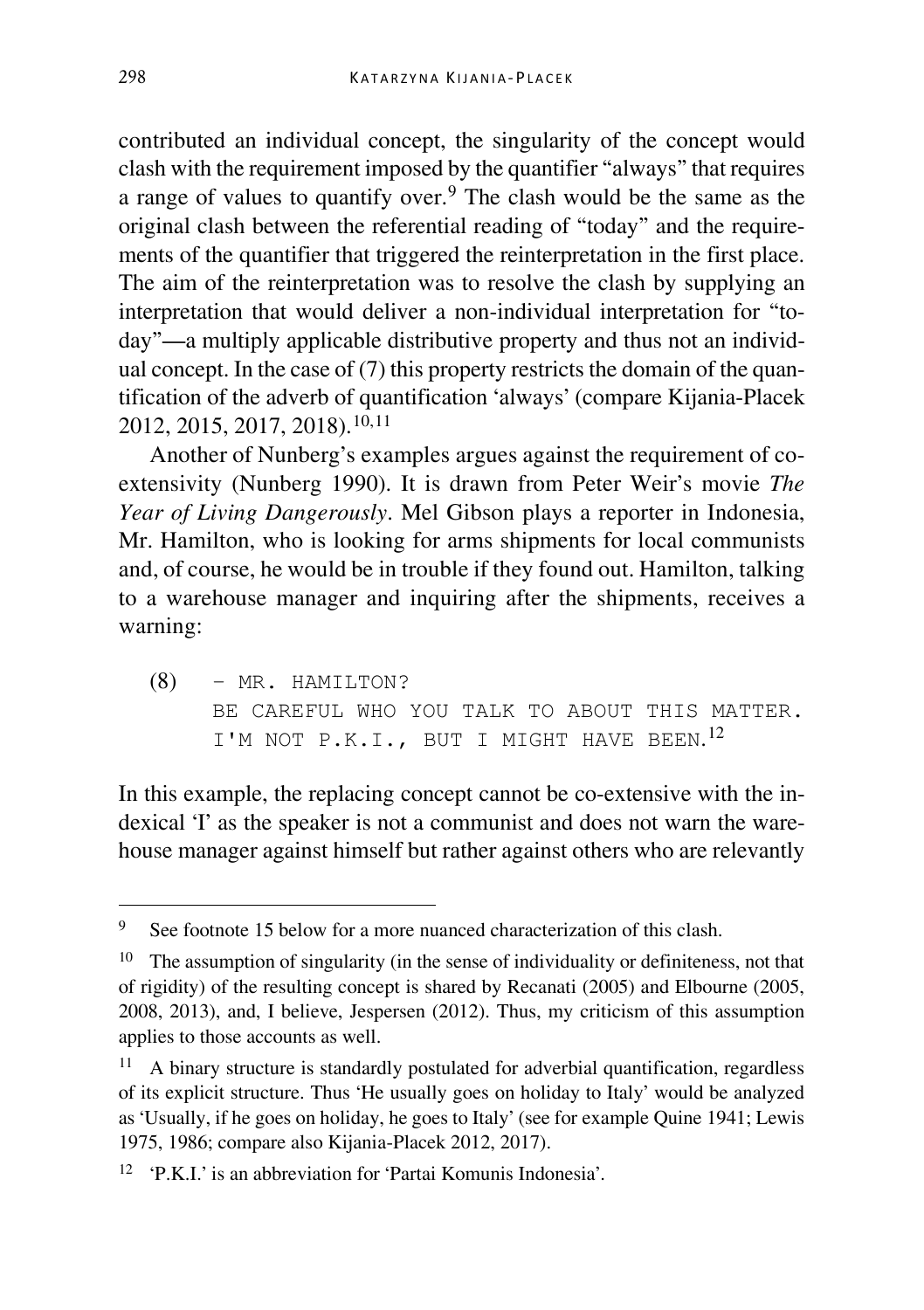similar to himself. Yet, the nature of this warning, its pragmatic force, is only sustained if the interpretation is not (metaphysically) counterfactual, as it was in the case of 'the tree', but concerns the actual situation of the interlocutor, his actual future.[13](#page-9-0) These counterexamples are intended to show that Sæbø's account, considered as a uniform analysis of the descriptive uses of all singular terms, is inadequate.

Another account that proposes the uniform treatment of the descriptive uses of singular terms is that of Hunter (2010). Since it is developed in the framework of Discourse Reference Theory, I am unable to discuss it here in any detail for spatial constraints. In a nutshell, her analysis assumes that "One must first determine the standard indexical interpretation […] and then use this interpretation, together with further contextual information, to figure out what is being said" (Hunter 2010, 139). By "standard indexical interpretation" Hunter means a Kaplanian interpretation of an indexical. She thus requires initial saturation of the indexical's contribution, i.e. finding a referent in the context of utterance. This analysis fails for cases such as Schiffer's (1981):[14](#page-9-1)

(9) He must be a giant, [said upon seeing a huge footprint in the sand]

where no intended referent of 'he' is present in the context, so no standard interpretation is available. In what follows I will propose an account of descriptive singular terms that covers examples such as (7), (8) and (9) as well descriptive uses of proper names and definite descriptions.

<span id="page-9-0"></span> <sup>13</sup> For an extensive analysis of this example and especially for an argument against retaining referential interpretation of the indexical under the epistemic interpretation of the modality, compare Kijania-Placek (2012, 2017).

<span id="page-9-1"></span><sup>14</sup> A similar example was also proposed by Loar (1976). Hunter's analysis is originally only intended for quantificational and modal examples of descriptive indexicals. The criticism presented here is thus directed not so much against Hunter's actual analysis but against its generalization to all types of descriptive uses of indexicals.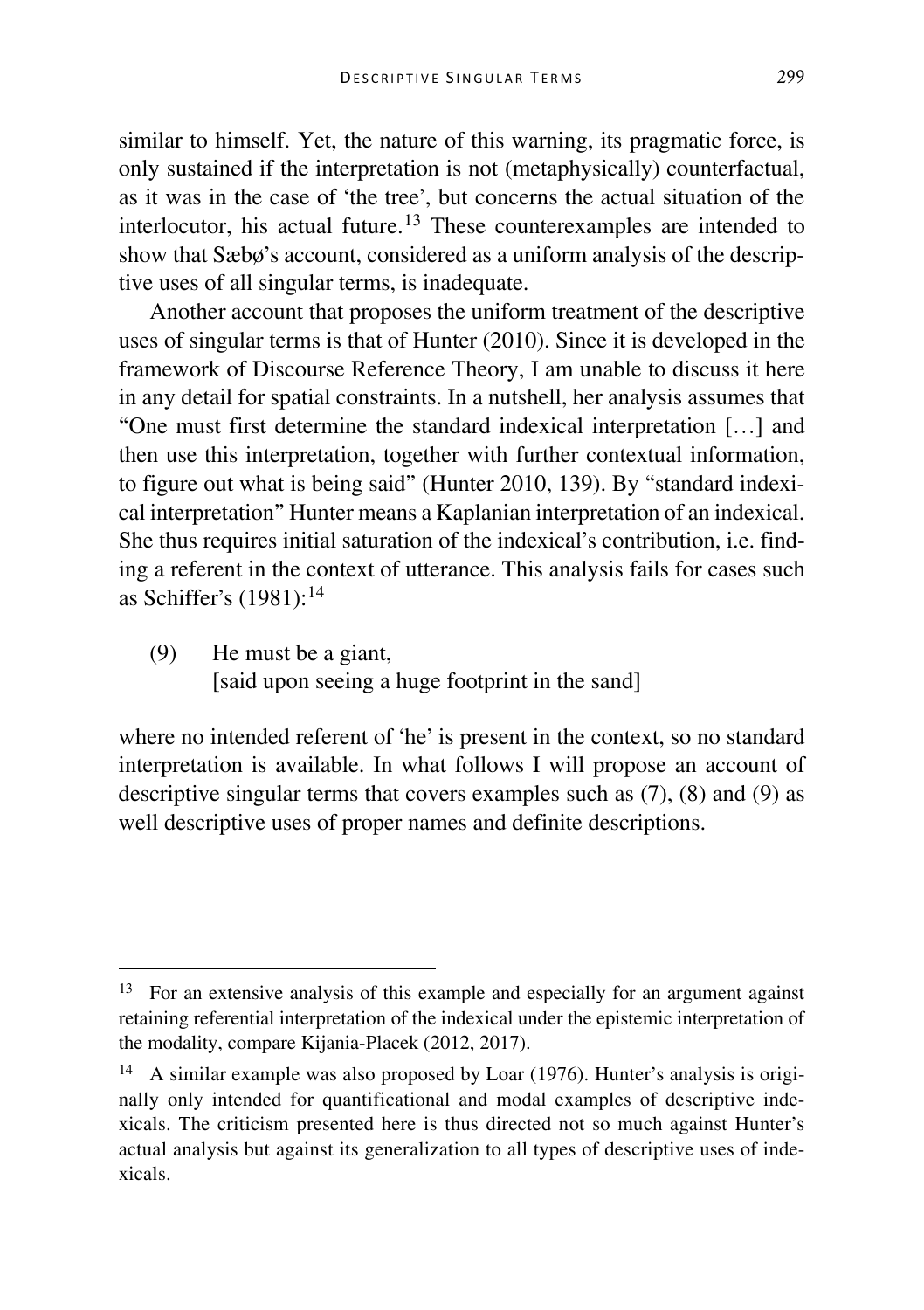#### **3. The mechanism of descriptive anaphora**

### *3.1. Descriptive anaphora defined for indexicals*

In Kijania-Placek (2012, 2015, 2017, 2018) I proposed an interpretive mechanism which I dubbed 'descriptive anaphora' for the analysis of the descriptive uses of indexicals. Under the descriptive anaphoric mechanism, an indexical expression inherits its semantic value from its antecedent. However, in contrast to classic anaphora, that antecedent stems from an extra-linguistic context: it is an object identified through the linguistic meaning of the pronoun (in the case of pure indexicals) or by demonstration (for demonstratives). The object is used as a pointer to a property corresponding to it in a contextually salient manner and that property contributes to the general proposition. What is important is that the property is not a referent of the pronoun. The structure of a general proposition is determined by a binary quantifier, usually the very quantifier that triggered the mechanism of descriptive anaphora in the first place (see below); the property retrieved from the context serves as a context set that limits the domain of quantification of the quantifier.<sup>[15](#page-10-0)</sup> I will explain the mechanism of descriptive anaphora with the help of (a version of) example (1):

(1a) He is usually an Italian.

Because 'usually' is a quantifier that requires a range of values to quantify over, and because 'he' on its standard interpretation provides just one object, there is a tension in this sentence which triggers the search for an alternative interpretation. The tension is not caused by the fact that John Paul II himself is the standard referent, but it is a tension between the generality of the quantifier and the singularity of the indexical in its default interpretation.[16](#page-10-1) The tension would be present, regardless of who the referent was.

<span id="page-10-0"></span> <sup>15</sup> See Kijania-Placek (2012). There I distinguish other triggers for descriptive anaphora, such as the absence of a potential referent in the context (exemplified here by (9)) or pragmatic irrelevance of the referential interpretation (exemplified here by (8)).

<span id="page-10-1"></span><sup>&</sup>lt;sup>16</sup> In typical cases, descriptive anaphora is triggered by the use of adverbs of quantification in contexts in which they quantify over the same kind of entities that the inde-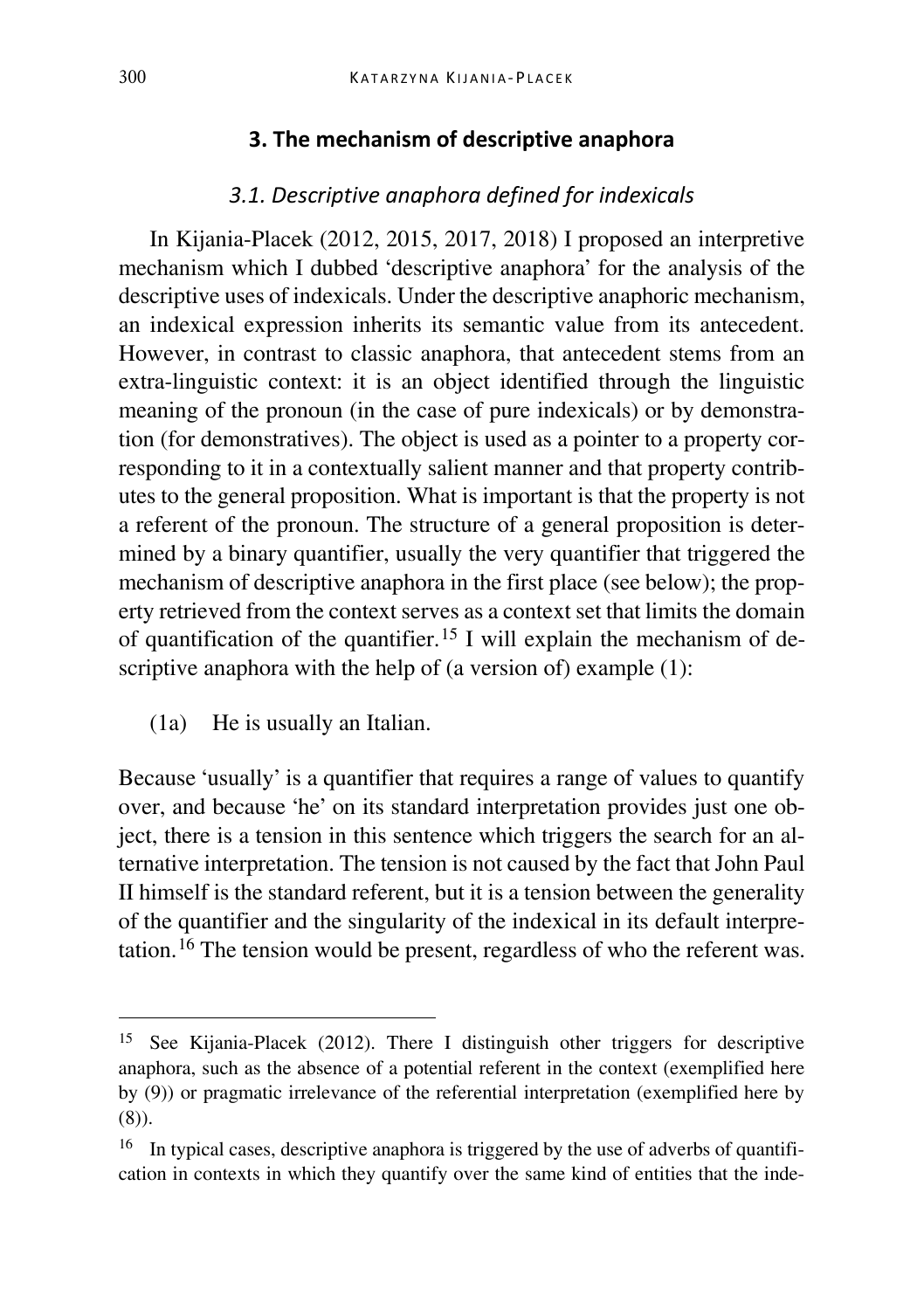Under the descriptive anaphora interpretation, John Paul II is the demonstrated antecedent and his salient property of 'being a pope' is the semantic contribution of this use of the pronoun. 'Usually' is a binary quantifier— USUALLY<sub>x</sub>( $\varphi(x)$ ,  $\psi(x)$ )—interpreted in accordance with the generalized quantifiers theory (e.g., Barwise & Cooper 1981), which constrains the structure of the general proposition expressed:<sup>[17](#page-11-0)</sup>

USUALLY $x(POPE(x), ITALIAN(x)),$ 

I

and USUALLY has the truth conditions of the majority quantifier:  $18$ 

 $M^{gi} \models \text{USUALY}_x (\varphi(x), \psi(x))$  iff  $|\varphi^{Mgi} \cap \psi^{Mgi}| > |\varphi^{Mgi} \setminus \psi^{Mgi}|$ .

This analysis gives the intuitive reading for (1): 'Most popes are Italian'.

Other examples of descriptive readings of indexicals are analyzed in a similar way.[19](#page-11-2) The problems I posited for Sæbø that concern co-extensivity and the singularity of the resulting interpretation do not arise in the present analysis, because the mechanism of descriptive anaphora gives a property which restricts the domain of quantification and not an individual concept as the semantic contribution of the indexical. As such, the semantic value

xicals refer to. In such contexts, the generality of the quantifiers clashes with the singularity of the default referential reading of indexicals. Whether there is a clash is, however, a pragmatic matter, as it depends on the domain of quantification of the quantifier, which for most adverbs of quantification is not given as part of the semantics of the word (compare Lewis 1975 and Kijania-Placek 2012, 2015, 2017).

<span id="page-11-0"></span><sup>&</sup>lt;sup>17</sup> I use the SMALLCAPS font style for formal counterparts of natural language quantifiers and predicates.

<span id="page-11-1"></span> $18$  In what follows, M is a model, g is an assignment of objects from the domain of the model to individual variables, i is a context,  $\models$  is a satisfaction relation obtaining between a sentence (or an open formula) and a model and context, under an assignment;  $\varphi$  and  $\psi$  are open formulas, |A| signifies the cardinality of the set A,  $\varphi^{Mgi}$  is the interpretation of formula  $\varphi$  in model M and context i under assignment g, " $\cap$ " and "\" are the standard set-theoretical operations of intersection and complement (compare Barwise & Cooper 1981 and Peters & Westerståhl 2006).

<span id="page-11-2"></span><sup>&</sup>lt;sup>19</sup> Some examples require positing covert or implicit quantifiers, see the analysis of (9) and (8).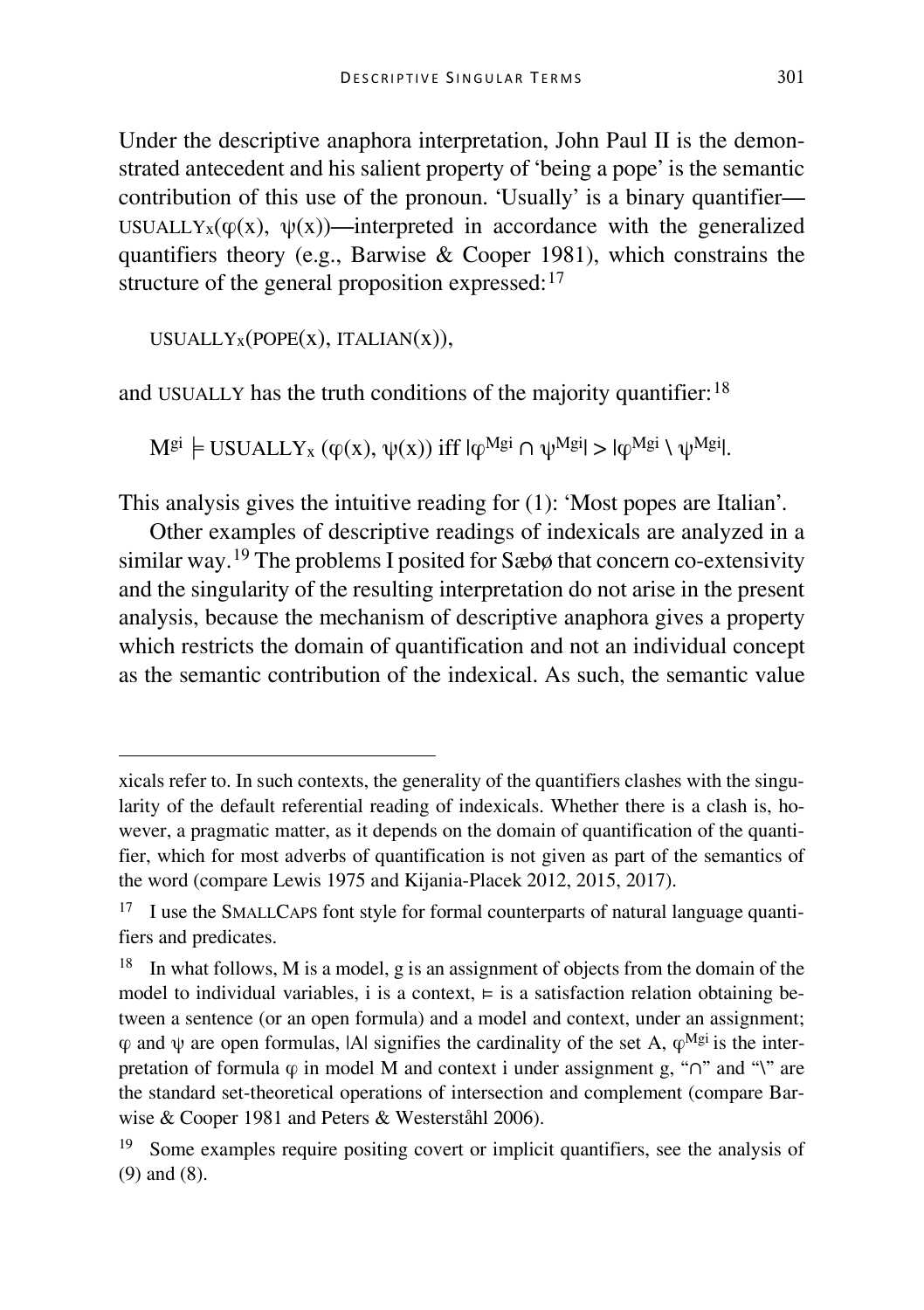is not necessarily co-extensional with the referent (i.e. with the individual concept of the referent). The analysis of example (7)

(7) Today is always the biggest party day of the year,

depends on the linguistic meaning of 'today', which delivers the day of utterance. This day serves as the extra-linguistic antecedent pointing to its salient property of being New Year's Eve. This property restricts the domain of quantification for the adverbial quantifier 'always'. As a result the proposition expressed by (7) is 'New Year's Eve (i.e. any New Year's Eve) is always the biggest party day of the year' (compare Kijania-Placek 2012, 2015).

For an adequate interpretation of (8), which I will analyze in the following, more discussed version (Nunberg 1991):

(8a) I might have been a communist,

it was important that the warning concerned the actual situation of the speaker. Yet since the speaker was not himself a communist and was not warning the reporter against himself, the resulting concept could not be coextensional with the indexical. On the descriptive anaphora account, the speaker serves as the extra-linguistic antecedent of the indexical 'I', but the semantic contribution of the expression is a salient property of this person: being a warehouse manager or just being an Indonesian who is unknown to the reporter. The warehouse manager falls within the extension of the property but, since the property is not an individual concept, is not the only object that satisfies the property. Thus the speaker is able to warn Hamilton not about himself, but of others like himself (compare Kijania-Placek 2012, 2017).[20](#page-12-0)

If we consider the example that was problematic for Hunter's account:

<span id="page-12-0"></span>The relevant property supplied by the extra-linguistic context serves the purpose of the context set for the binary existential quantifier which is implicit in this type of modal construction:

MIGHT-HAVE EXISTSx(WAREHOUSE-MANAGER(x), COMMUNIST(x)).

In Kijania-Placek (2012, 2017) I argue for an epistemic interpretation of the modality.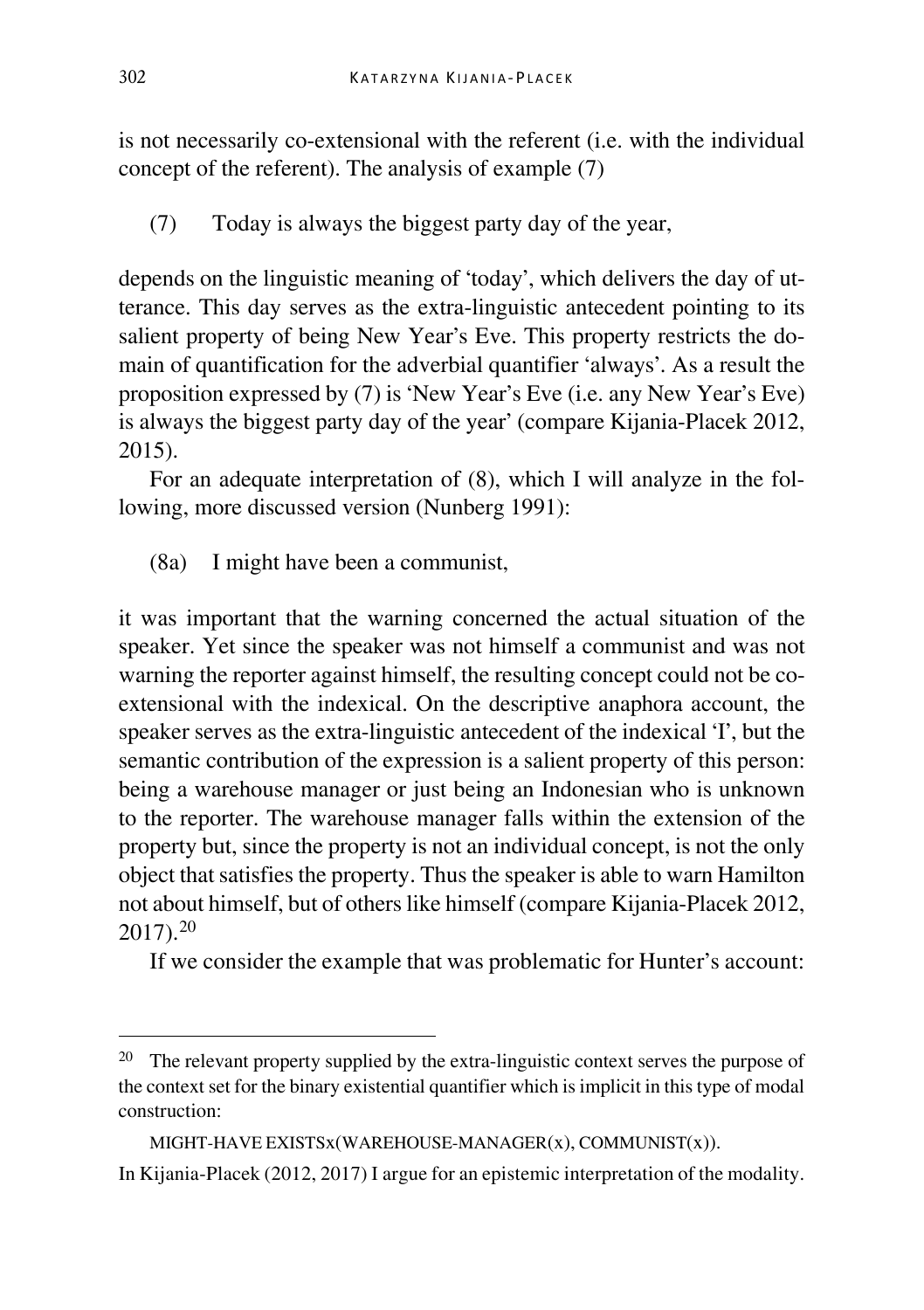(9) He must be a giant,

it works perfectly well under the descriptive anaphora mechanism, because in the case of demonstratives, the antecedent is not given by the linguistic meaning of those expressions, which is scarce, but by demonstrations. Even though the potential referent is not present in the context, another object—the demonstrated footprint—serves as the extra-linguistic antecedent. This object points to its salient property of being left by somebody. What we get as a semantic value is in fact a property which results from the relation of '*x* is left by *y*' by filling the first argument with the demonstrated footprint. The sentence does not contain an overt quantifier which constrains the structure of the proposition expressed, but in analogy to the use of bare plurals for the expression of a quantified sentences, I postulate a covert binary quantifier for the interpretation of examples like  $(9)$ .<sup>[21](#page-13-0)</sup> The choice of quantifier depends on the nature of the relation: it is common knowledge that one footprint is usually left by one entity, so the relevant quantifier in this case is the definite description operator.<sup>[22](#page-13-1)</sup> The property generated by the mechanism of descriptive anaphora restricts the domain of the quantifier:

THEx(MALE-WHO-LEFT-THIS-FOOTPRINT(x), GIANT(x)), – "The man who left this footprint (whoever he is) is a giant."<sup>[23](#page-13-2)</sup>

Thus the mechanism of descriptive anaphora allows for the intuition of the singularity that is present in this case to be accounted for, even though the singularity is not built into the interpretive concept.<sup>[24](#page-13-3)</sup> According to this

<span id="page-13-0"></span><sup>&</sup>lt;sup>21</sup> For a more extensive discussion of this example and in general of the postulate of covert quantifiers, see Kijania-Placek (2012, 2015). For the postulate of covert quantifiers for the analysis of bare plurals, see Carlson (1977) and Kratzer (1995).

<span id="page-13-1"></span><sup>22</sup> Compare Carlson (1977).

<span id="page-13-2"></span><sup>&</sup>lt;sup>23</sup> The property of being male is contributed by the features of the pronoun. I leave this aspect out of consideration in this paper but it should be included in a full account. I have also ignored 'must' in this analysis and assumed that it is an evidential (compare Chafe & Nichols 1986 and especially Chafe 1986; see also Kijania-Placek 2012).

<span id="page-13-3"></span><sup>&</sup>lt;sup>24</sup> "Singularity" in the sense of individuality and not of rigidity.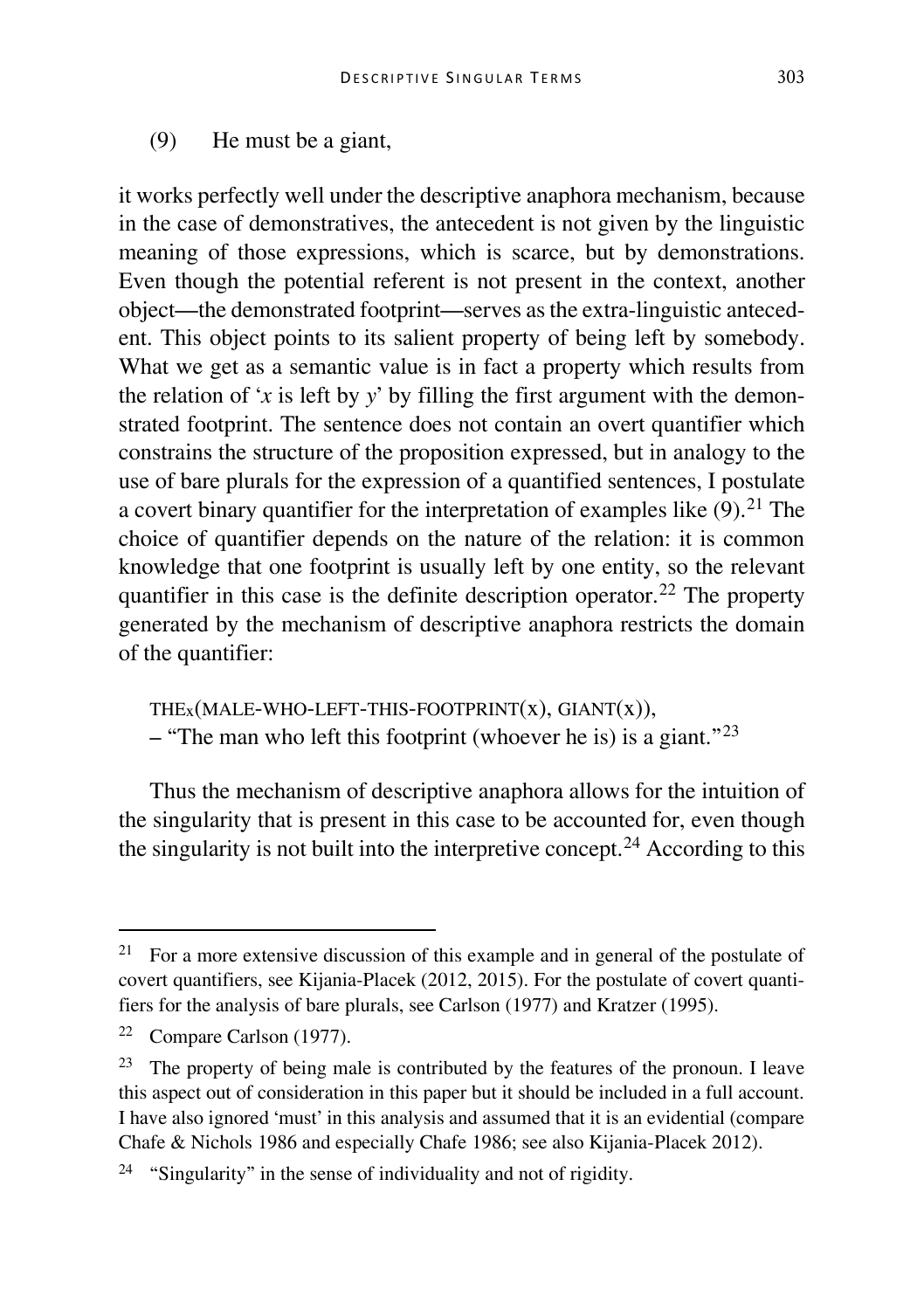account, the singularity is a result of combining the concept with a quantifier. In this way the proposed account is flexible and allows for accounting for singularity without making it an intrinsic feature of descriptive uses of singular terms.

#### *3.2. A generalization of the mechanism of descriptive anaphora*

The mechanism of descriptive anaphora defined above for indexicals relies on objects present in the context, be they objects delivered by the linguistic meaning of the indexical, or by demonstration. This restriction would not work for proper names as they allow for descriptive uses even if the objects which are their default referents are not present in the context of an utterance. To deploy descriptive anaphora in the analysis of those expressions, we must extend the conception of the mechanism, yet in this respect the required extension is fairly minimal. Already the original description of the mechanism allowed for differences between pure indexical and demonstratives in the way the antecedent was chosen. The differences depend on the nature of the expressions themselves: while pure indexicals—such as 'I', 'here' and 'now'—have a rich linguistic meaning that allows for the identification of the relevant object, for demonstratives—such as 'this', 'that', 'he' or 'she'—the identification is largely dependent on demonstration.[25](#page-14-0) The required extension of the concept of descriptive anaphora will thus amount to allowing for more than these two ways—pure linguistic meaning and demonstration—of ascertaining the identity of the object which is to serve the role of the extra-linguistic antecedent, while the nature of the identifying relation will—as in the original case of indexicals—depend on the characteristics of the expressions themselves. Thus, for example, the antecedent of a proper name will be given by the social convention related to a particular use of a name at play in the context of an utterance that connects this use of the name with a particular object—the same convention that gives the default referent for the name when it is used referentially.

<span id="page-14-0"></span><sup>&</sup>lt;sup>25</sup> By the claim that pure indexicals have rich linguistic meaning I simply mean that their Kaplanian character is descriptive and in most cases suffices for the identification of the referent in the context of utterance without depending on demonstration.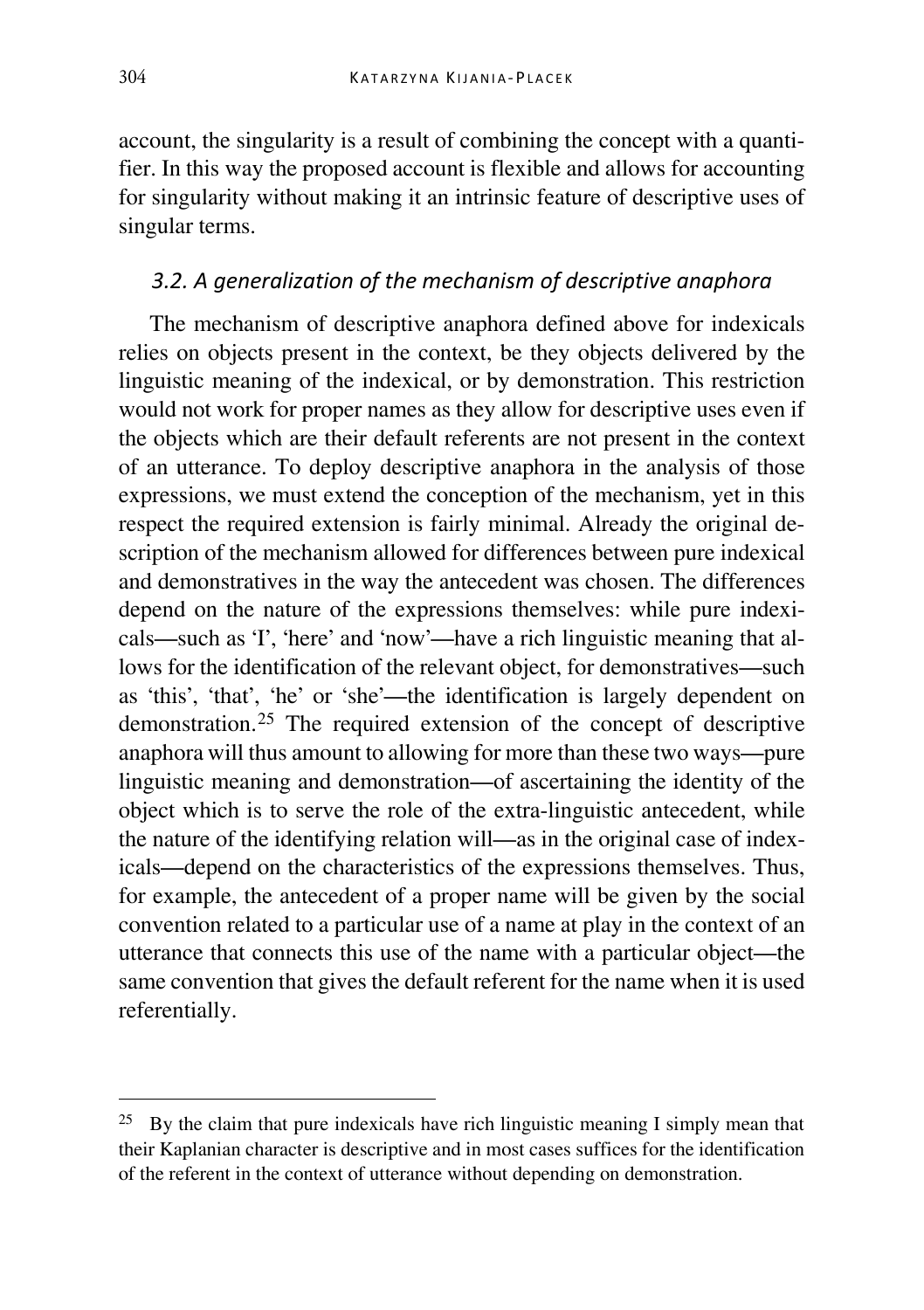This extension of the concept of descriptive anaphora permits the analysis of examples such as (2), presented below, but will not suffice to account for all of the descriptive uses of proper names discussed above. This is because (2) is a quantified use of a proper name and in this respect it is analogous to the examples of the descriptive uses of indexicals. However, (4) does not contain a quantifier and no covert quantifier is necessary for the analysis of this use of 'Einstein'. Yet the propositional contribution of the name is still general, making it a case of a descriptive use of a name. As I have already mentioned, however, the quantificational structure of the resulting proposition is either given by the explicit presence of a quantifier in the sentence, like in the case of (7), or is given by a covert quantifier (9). The postulation of a covert quantifier is required only when the sentence itself does not support an alternative structure for the proposition, i.e. when the replacement of an objectual contribution with a property would—to use Frege's terminology—result in an unsaturated semantic structure and thus not a proposition. Thus in the case of (9)

(9) He must be a giant,

since the pronoun's contribution is a property instead of an individual object, the resultant semantic structure would have been a complex property of being somebody who left this footprint and is a giant. This property needs to be inserted in the scope of a quantifier to produce a proposition. Covert quantifiers would thus be postulated when descriptive interpretation is given to a name in an argument position of a sentence. So the quantifier is a product of the structure of the sentence being interpreted and should not be considered an integral part of the mechanism of descriptive anaphora. The generalized definition of descriptive anaphora should thus be the following:

Definition. Descriptive anaphora

- under the descriptive anaphoric mechanism, a singular term inherits its semantic value from its antecedent;
- that antecedent stems from an extra-linguistic context and is an object identified through that aspect of the linguistic meaning of the term, which is crucial for the identification of the term's referent in its default singular uses, i.e. either: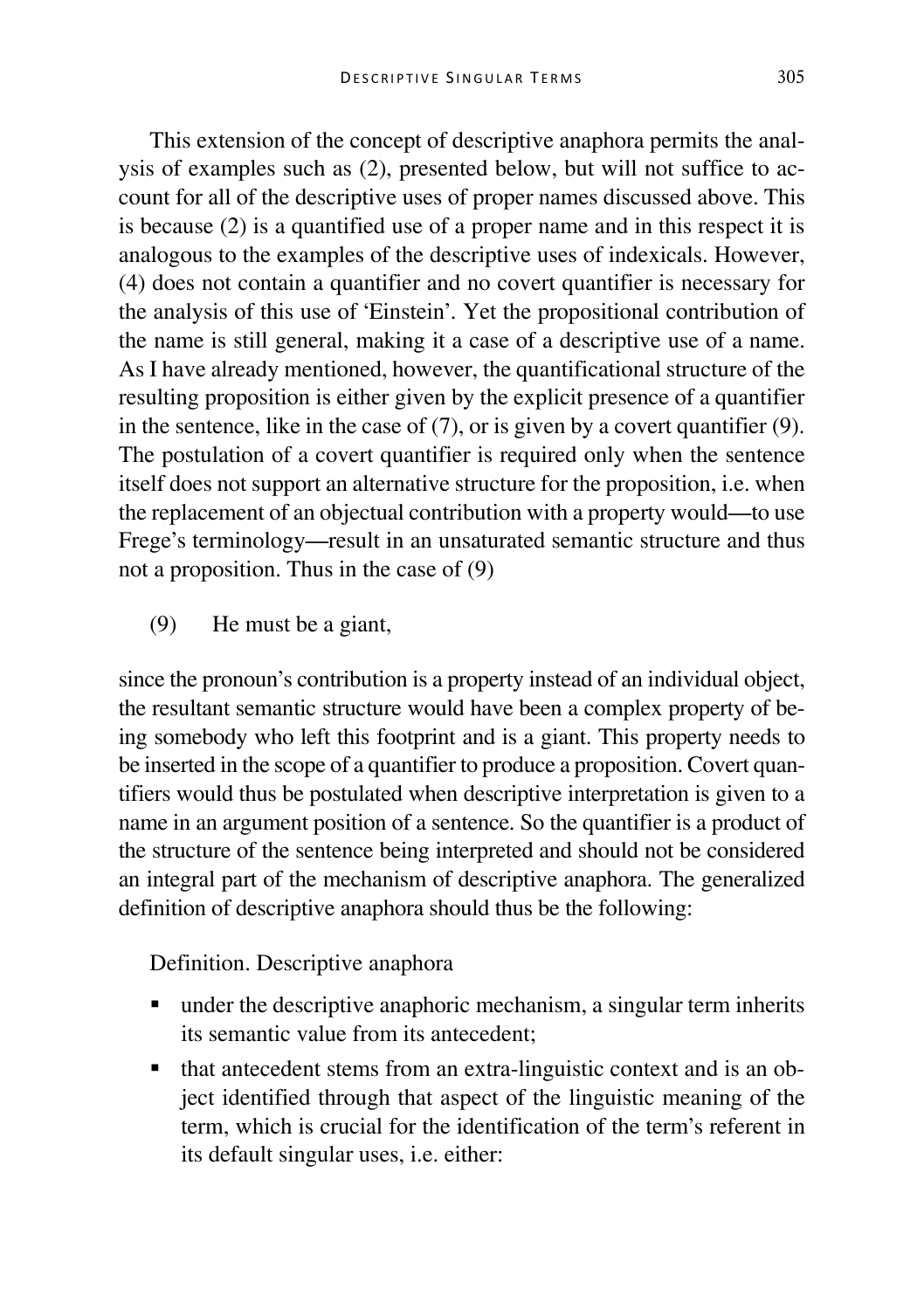- by the Kaplanian character of the term (for pure indexicals), or
- by demonstration (for demonstratives), or
- by a social convention operative in the context of utterance that links that use of name to its default referent, or
- by the linguistic meaning of a definite description supplemented by contextual clues (for definite descriptions);  $^{26}$  $^{26}$  $^{26}$
- $\blacksquare$  the object is used as a pointer to a property corresponding to it in a contextually salient manner;
- $\blacksquare$  that property contributes to the proposition expressed but is not a referent of the singular term;
- $\blacksquare$  the property retrieved from the context either serves as a context set that limits the domain of quantification of the quantifier that constrains the structure of the general proposition expressed or constitutes a predicative part of a singular proposition.

Now I will turn to a demonstration of the mechanism of descriptive anaphora as applied to proper names (section 3.2.1) and to definite descriptions (section 3.2.2).

# *3.2.1 Descriptive anaphora applied to the analysis of proper names*

In example (2)

(2) He donated all his Picassos to MOMA,

the name 'Picasso', in its plural form, is used descriptively. Via the descriptive anaphora mechanism, the extra-linguistic antecedent of this use of the name is the person Pablo Picasso and the semantic contribution of the name is the property that results from a salient relation of '*x* is a painting by *y*' with the second argument filled by Picasso himself. This property restricts

<span id="page-16-0"></span> <sup>26</sup> In this paper I ignore referential uses of definite descriptions which are cases of misdescription (compare Donnellan 1966). They would probably be amenable to the treatment analogous to that of demonstratives, but this issue requires further research.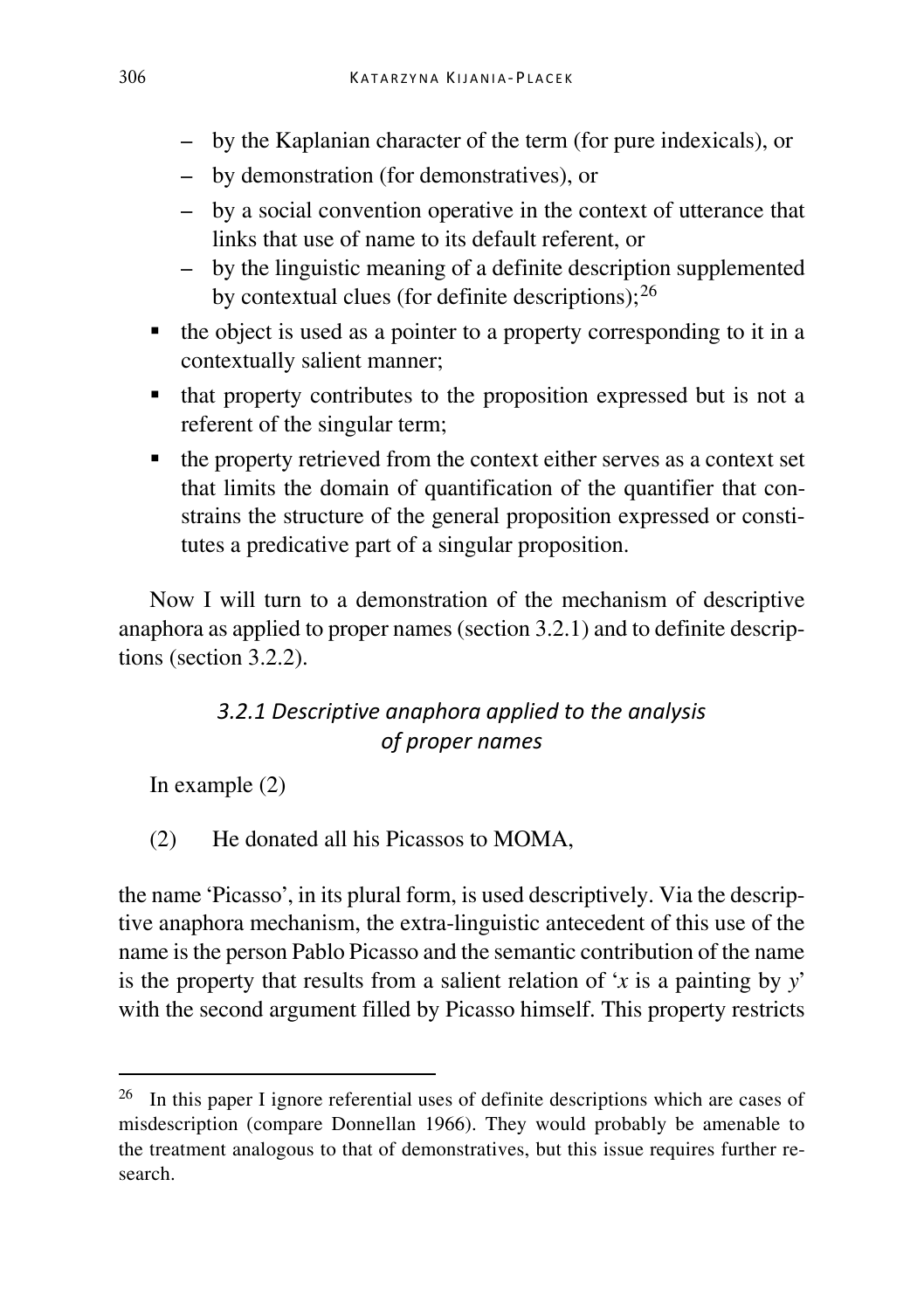the domain of quantification of the binary universal quantifier 'all', resulting in the following proposition ('he' and 'him' are assumed to be directly referential and 'A' stands for the person the pronoun refers to in the context; I disregard the tense in this analysis):

ALLx(PAINTING-BY-PABLO-PICASSO-OWNED-BY-A(x), DONATED-BY- $A$ -TO-MOM $A(x)$ ), – 'He donated all his paintings by Pablo Picasso to MOMA'.

In the analysis of example (3) I will concentrate only on the first embedded sentence. The counterfactual form of the whole utterance requires the consideration of possible worlds in which the following is true:

(3a) Mary is a boy,

while other elements of the context of utterance are fixed, i.e. it is clear from the context who 'Mary' refers to on its default referential and undeferred reading. The mechanism of descriptive anaphora applied to (3a) gives Mary I of England as the antecedent; her salient property of being a child of Henry VIII by Catherine of Aragon is the propositional contribution of the name. Since the name is in the subject position of (3a), the structure of the proposition expressed must be given by a covert quantifier—a definite description:

```
THEx(CHILD-OF-HENRY-VIII-BY-CATHERINE-OF-ARAGON, BOY(x)),
```
resulting in the intuitive interpretation of (3): 'If the child of Henry VIII by Catherine of Aragon had been a boy then yes, I do believe England would have remained a Catholic country'.

The analysis of example (4)

(4) Dick is a real Einstein,

does not result in a general proposition (its structure is not quantificational), but the propositional contribution of 'Einstein' is still general (a distributive property). The mechanism of descriptive anaphora gives Albert Einstein as the extra-linguistic antecedent and his salient property of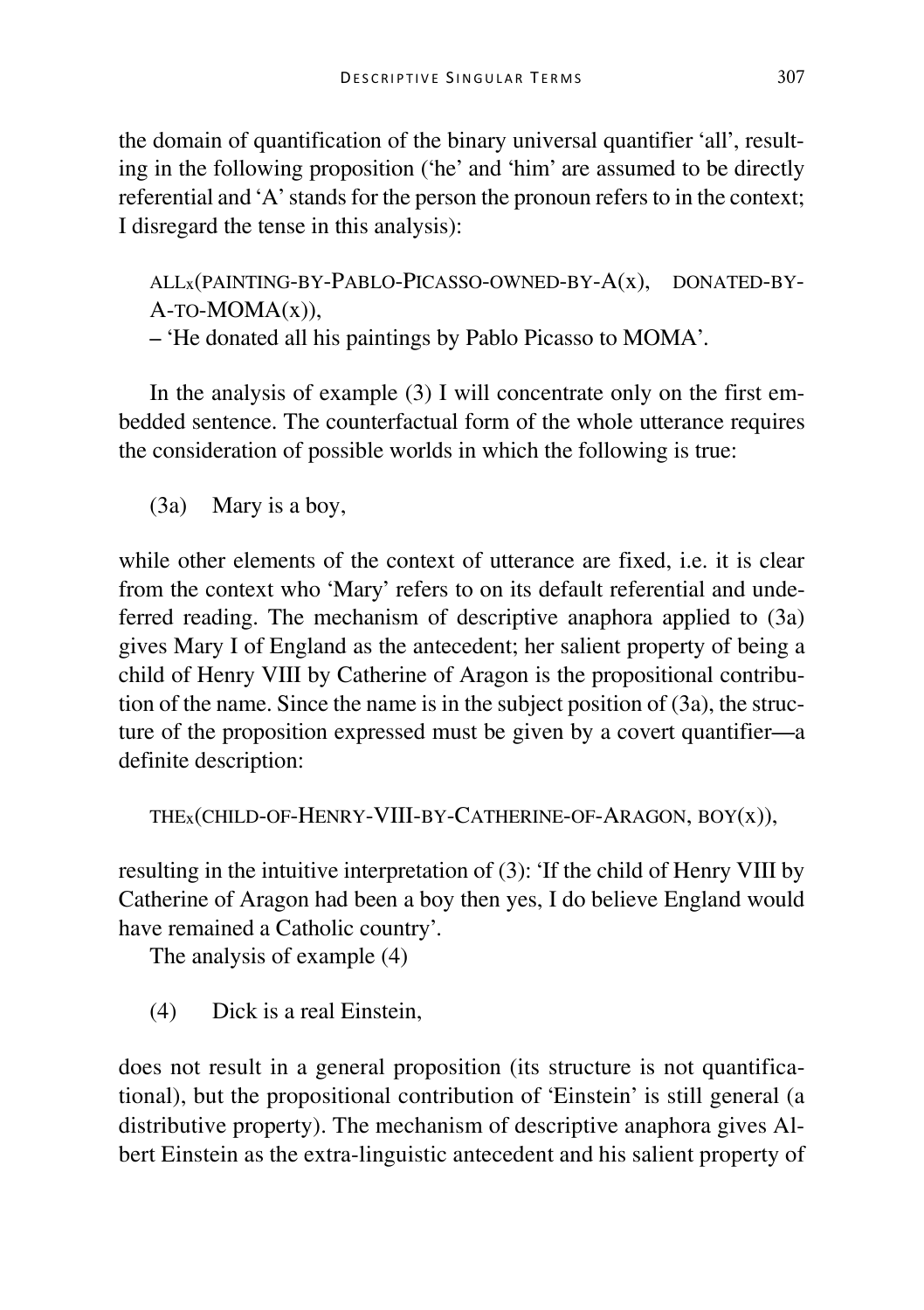being an exceptionally intelligent person as a propositional contribution of the name. The structure of (4) does not require a postulation of a covert quantifier and thus the property's contribution remains simply predicative in nature, resulting in the expression of 'Dick is an exceptionally intelligent person'.

# *3.2.2 Descriptive anaphora applied to the analysis of definite descriptions*

I will now return to example (5)

(5) What if the tree had been a Moose, a deer or another sled, would this still have happened? I believe it would have…'

to show how the mechanism of descriptive anaphora works for the descriptive uses of definite descriptions. To repeat, descriptions contribute properties to the propositions expressed in descriptive uses which are distinct from the properties contained in their descriptor parts. Analogously to (3), (5) is a counterfactual claim that invites the hearer to consider a possible world in which (5a) is true:

(5a) The tree is a Moose, a deer or another sled.

Neither a referential nor attributive reading of 'the tree' in (5a) gives a consistent interpretation of (5), because if something is a tree, it cannot simultaneously be a moose, a deer or a sled in either the actual or in a possible world. The required interpretation, as Sæbø correctly noted, requires replacing the concept of a tree that is given by the original expression with another concept somehow related to it. Such a connection is provided by the mechanism of descriptive anaphora. The incomplete definite description, 'the tree' supplemented by contextual clues, gives its actual referent the actual tree talked about—as the extra-linguistic antecedent, whose salient property of being an entity obstructing the course of the snowsled driven by B on Pitre Trail on Friday' ('B' stands for the accused) is the propositional contribution of (5) and restricts the domain of quantification of the explicitly given quantifier 'the':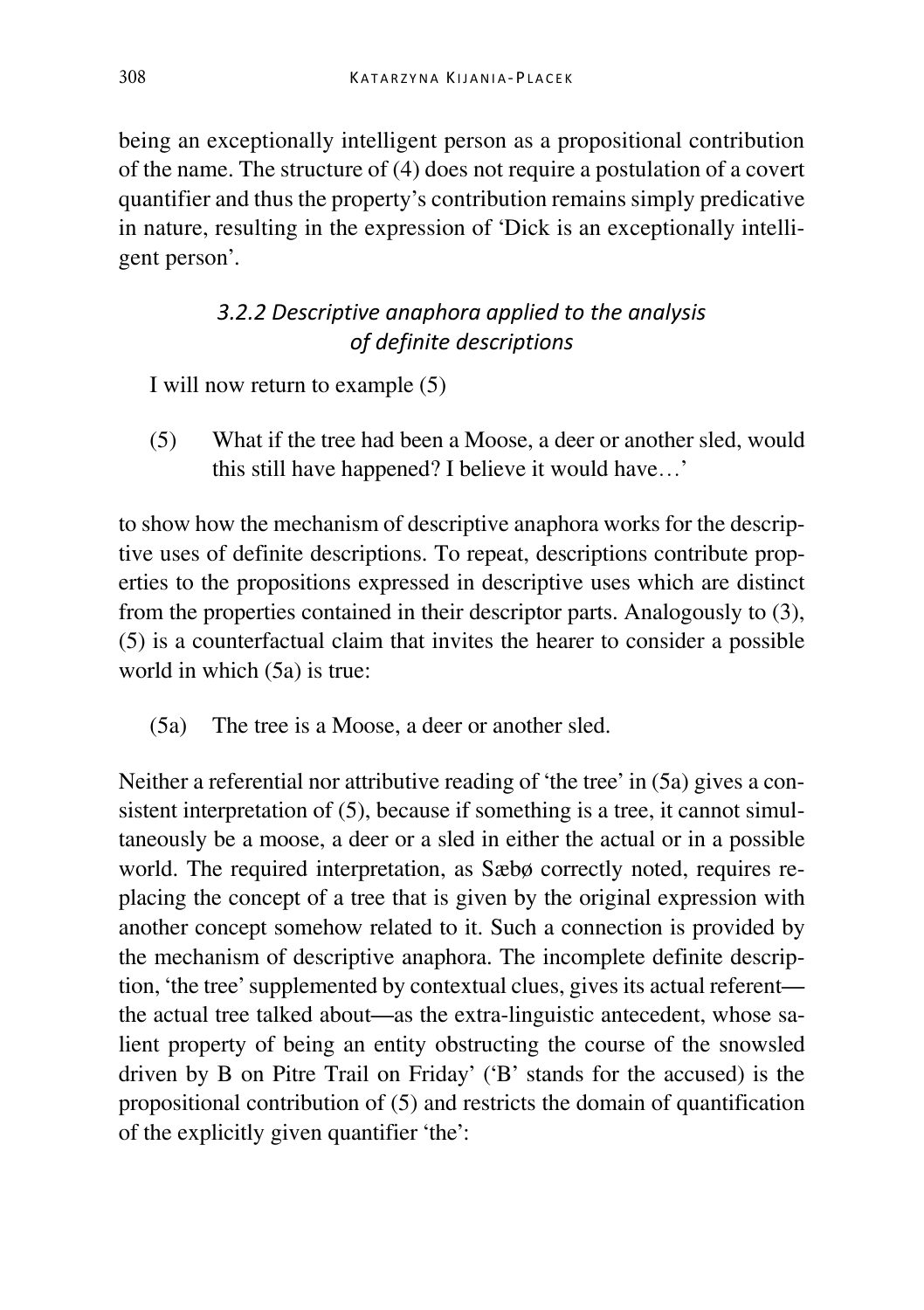THEx(ENTITY-OBSTRUCTING-THE-COURSE-OF-THE-SNOWSLED-DRIVEN-BY-B-ON-PITRE-TRAIL-ON-FRIDAY(x),  $(MOOSE(x) V DEER(x))$  $V$  ANOTHER SLED $(x)$ ).

As a result, we obtain the following interpretation of the utterance: 'What if the entity obstructing the course of the snowsled driven by B on Pitre Trail on Friday had been a Moose, a deer or another sled, would this still have happened? I believe it would have…'

I believe that (5) and the other examples of descriptive uses of definite descriptions given by Sæbø (2015) and Hunter (2010) do contradict Nunberg's statement that definite descriptions do not allow for descriptive interpretations  $(2004a, 278)$  $(2004a, 278)$  $(2004a, 278)$ .<sup>27</sup> Yet, I still believe that such uses of definite descriptions are more difficult to come by than descriptive uses of names or indexicals. The mechanism of descriptive anaphora allows the observation to be explained in pragmatic terms. When a sentence containing a definite description is uttered, the sheer fact of its utterance makes the descriptive content of the description salient. Despite the fact that the content does not enter the proposition expressed, it diminishes the salience of other properties and influences pragmatic mechanisms, such as descriptive anaphora, that might generate other general semantic values for the expression. The salience may be contextually overridden, but that requires more contextual setting as example (5) shows.

## **4. Conclusion: The consequences of the phenomenon of descriptive uses for the semantics of singular terms**

In this paper I have proposed a uniform interpretation of the descriptive uses of all singular terms, i.e. indexicals, proper names and definite descriptions. To do so I provided a generalization of the mechanism of descriptive anaphora which I have previously introduced for the analysis of descriptive uses of indexicals in Kijania-Placek (2010, 2012, 2015, 2017, 2018). The generalized mechanism of descriptive anaphora relies on an extra-linguistic antecedent, which is an object given by the default semantic

<span id="page-19-0"></span><sup>&</sup>lt;sup>27</sup> I have previously supported Nunberg's claim in Kijania-Placek (2010), but now find the arguments presented there unconvincing.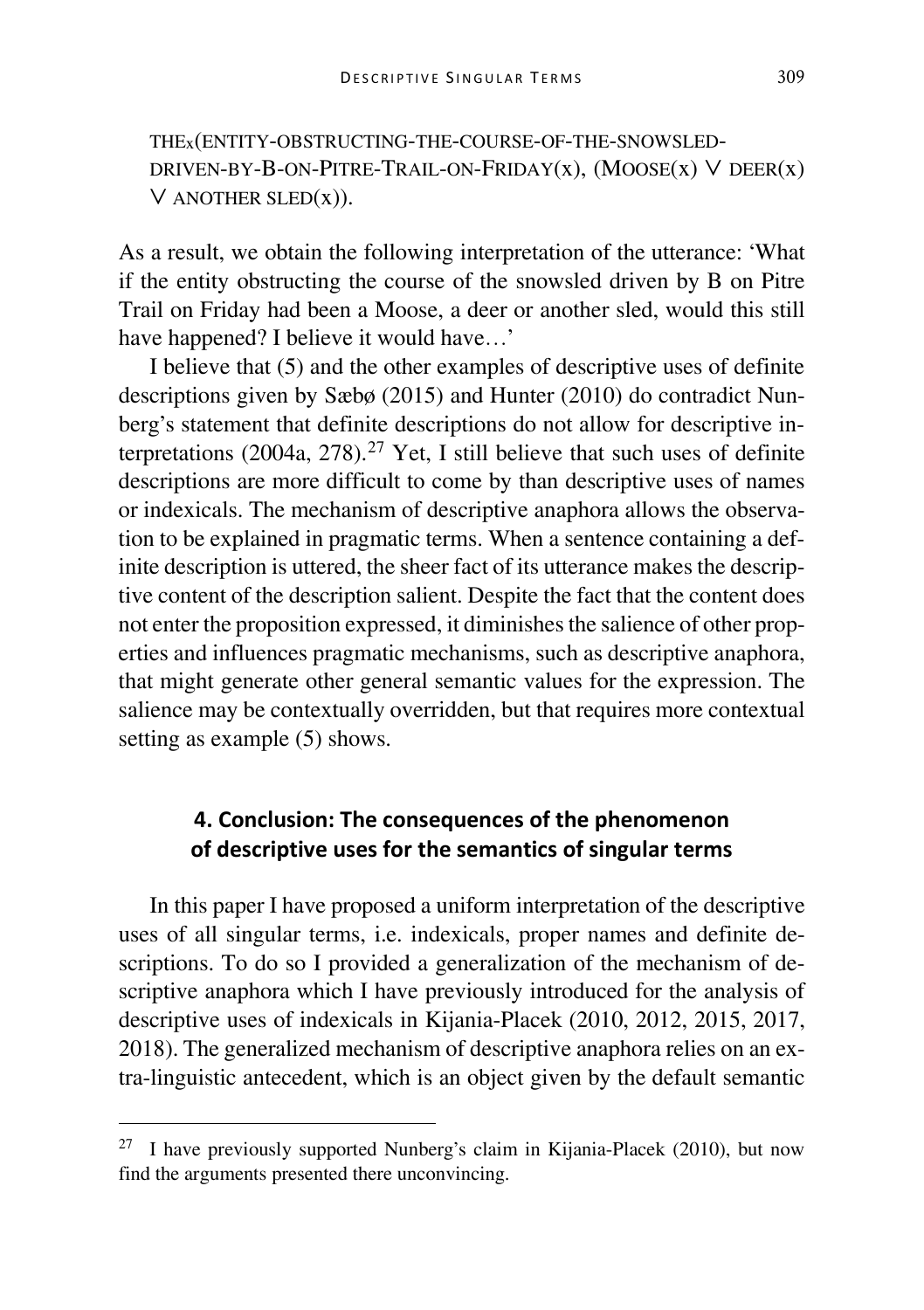mechanism characteristic of the expression in question. This object points to a salient property and this property forms the propositional contribution of the respective term. Depending on the syntactic position of the analyzed expression in the sentence, the property either restricts the domain of quantification of a quantifier or contributes to the interpretation of the predicative part of the sentence. The resulting concept is not an individual concept, but the definiteness is in some cases contributed by the covert or overt definite description quantifier, whose first argument is given by the property obtained by the mechanism of descriptive anaphora. This allows for a uniform treatment of examples calling for individual concepts and those for which the assumption of individuality built into the interpretive concept itself does not give adequate interpretations.

Descriptive uses of singular terms are not the default ones and the process of a descriptive interpretation is triggered by the failures of other interpretations. What is more, the mechanism of descriptive anaphora is semantically dependent on the presumptive referents. Thus the different uses of singular terms, i.e. their referential and descriptive uses, are interrelated in ways that seem to exclude treating them as homonymous.

The fact that the phenomenon of descriptive interpretation is not limited to indexicals but is available for all singular terms seems to require that these kinds of uses were predicted by the semantics of indexicals, proper names as well as definite descriptions. If we assume, as I think we are supposed to, that "to know the meaning of a term is to know the sorts of semantic contribution that the term can make to a larger context, and to have a general understanding of what sorts of context are those in which it will make this or that sort of contribution" (Dancy 2004, 196), we should aim at a semantic analysis of singular terms that would accommodate descriptive uses. Such an analysis would not, however, necessarily lead to a unified account of all singular terms. The semantic differences between indexicals, proper names and definite descriptions should not be sought in admitting descriptive readings for one kind while denying it for others—a move which seems to have been falsified by linguistic data—but rather in what other readings are available to those expressions. For example, while indexicals have at least deictic, (classically) anaphoric, bound, deferred and descriptive readings, they seem to lack (systematic) predicative readings that are available for names, in which a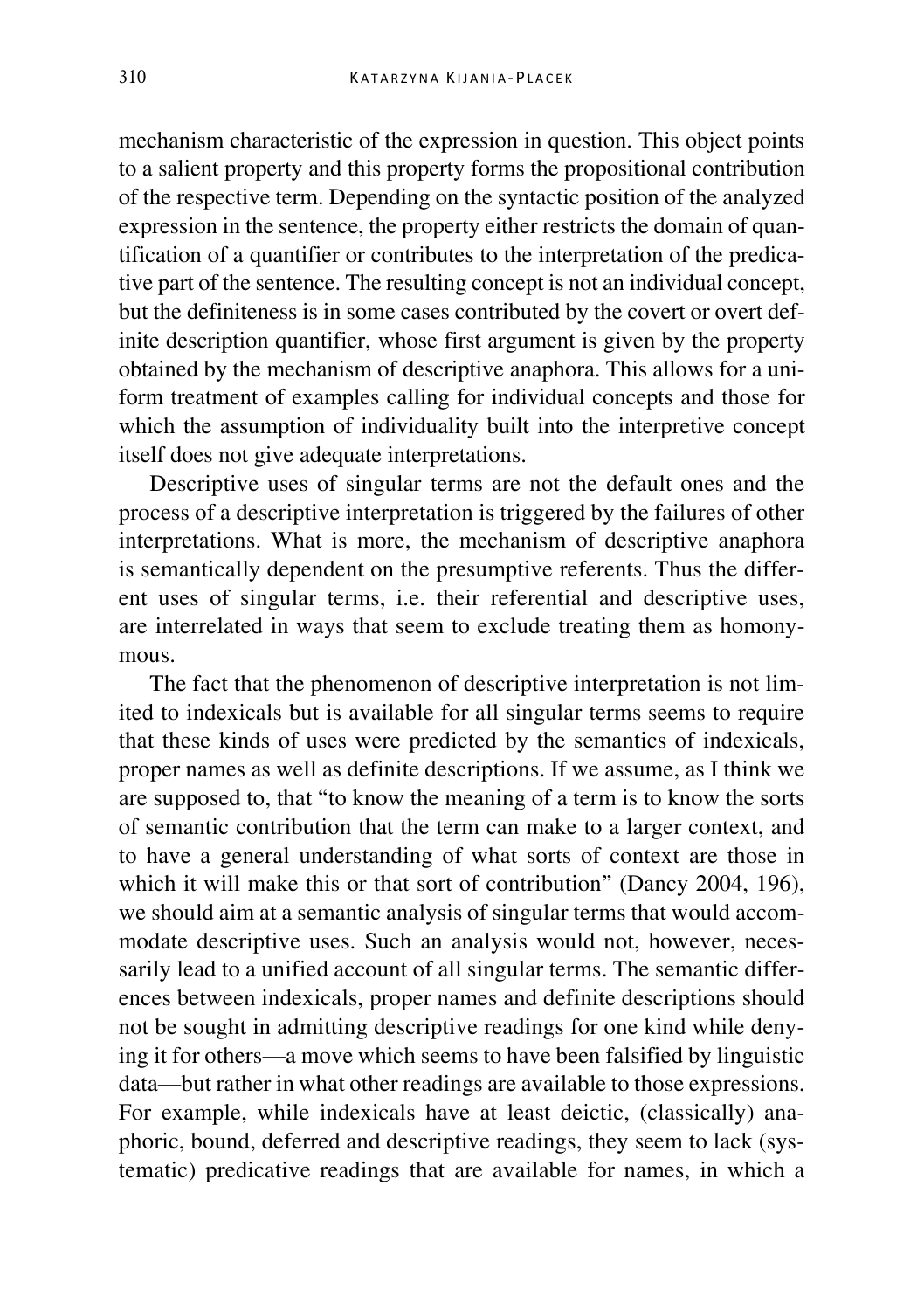proper name N contributes the property of being a person called N to the proposition expressed.[28](#page-21-0) Although such uses share important characteristics with descriptive uses of indexicals and the descriptive uses of proper names discussed in this paper, they are different in that the generation of the property is not context dependent in the sense that it does not rely on the properties of the default referent of the name that are salient in the context of the utterance.

The phenomenon of the descriptive uses of singular terms appears to be of a cross-linguistic character and is characterized by intra-linguistic productivity and systematicity. The same is true of other kinds of uses of singular terms like the referential and attributive uses of definite descriptions or the referential, predicative, bound or deferred uses of proper names. It follows that the semantics of singular terms seems to call for a systematically polysemous treatment that would encompass all kinds of uses that are characteristic of a certain class of expressions and would postulate mechanisms that underline those uses.<sup>[29](#page-21-1)</sup> Although the details of such treatment lies beyond the scope of this paper and requires further research, the mechanism of descriptive anaphora proposed in this paper may be considered as a contribution to semantic analysis thus understood.

#### Acknowledgments

This work has been partly supported by the (Polish) National Science Centre 2013/09/B/HS1/02013 grant.

<span id="page-21-0"></span> <sup>28</sup> Compare Burge (1973), Fara (2015a,b) or Matushansky (2008) for the general idea, although they phrase the relevant property in a slightly different manner. Relevant examples include 'There are three Antonio's in my class'. See also Kijania-Placek (2018).

<span id="page-21-1"></span><sup>&</sup>lt;sup>29</sup> A polysemous treatment of referential and predicative uses of proper names was proposed by Leckie (2013). For an attempt at a polysemous treatment of all uses of proper names, see Kijania-Placek (2018).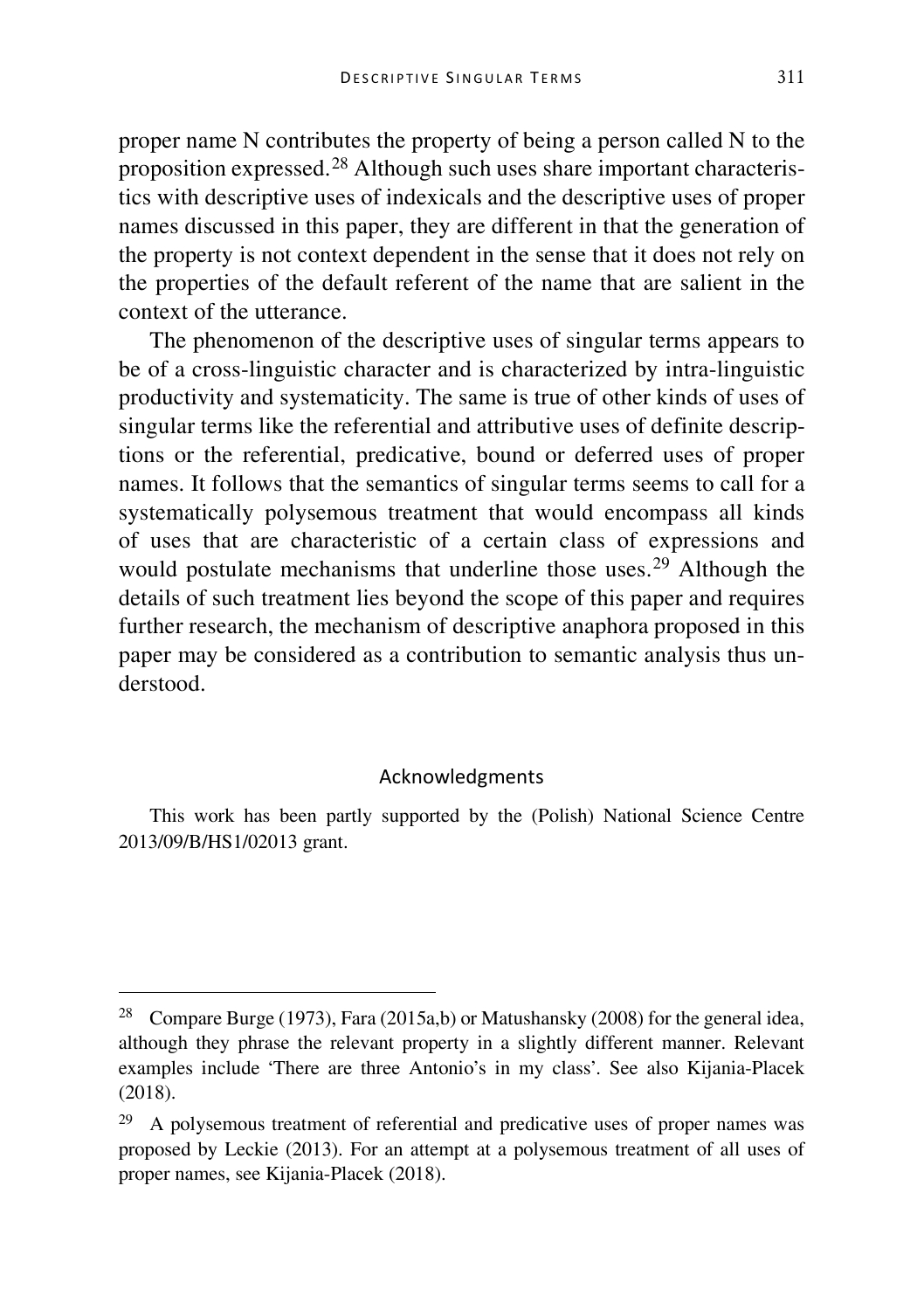#### References

- ALMOG, J., PERRY, J. & WETTSTEIN, H. (eds.) (1989): *Themes from Kaplan*. Oxford: Oxford University Press.
- BARWISE, J. & COOPER, R. (1981): Generalized Quantifiers and Natural Language. *Linguistics and Philosophy* 4, 159-219.
- BEZUIDENHOUT, A. (1997): Pragmatics, Semantic Underdetermination and the Referential/Attributive Distinction. *Mind* 106, 375-409.
- BURGE, T. (1973): Reference and Proper Names. *Journal of Philosophy* 70, 425-439.
- CARLSON, G.N. (1977): A Unified Analysis of the English Bare Plural. *Linguistics and Philosophy* 1, 413-456.
- CHAFE. W. (1986): Evidentiality in English Conversation and Academic Writing. In: Chafe, W. & Nichols, J. (eds.): *Evidentiality: The Linguistic Coding of Epistemology*. Norwood, NJ: Ablex, 261-272.
- DANCY, J. (2004): *Ethics without Principles*. Oxford: Oxford University Press.
- DEVITT, M. (2004): The Case for Referential Descriptions. In: Reimer, M. & Bezuidenhout A. (eds.): *Descriptions and Beyond*. Oxford: Clarendon Press, 280- 305.
- DONNELLAN, K. (1966): Reference and Definite Descriptions. *Philosophical Review* 75, 281-304.
- ELBOURNE, P. (2005): *Situations and Individuals*. Boston: MIT Press.
- ELBOURNE, P. (2008): Demonstratives as Individual Concepts. *Linguistics and Philosophy* 31, 409-466.
- ELBOURNE, P. (2013): *Definite Descriptions*. Oxford: Oxford University Press.
- EVANS, G. (1982): *Varieties of Reference*. Oxford: Oxford University Press.
- FARA, D. (2015a): Names are Predicates. *Philosophical Review* 124, 59-117.
- FARA, D. (2015b): 'Literal' Uses of Proper Names. In: Bianchi, A. (ed.): *On Reference*. Oxford: Oxford University Press, 249-277.
- GALERY, T.N. (2008): Singular Content and Deferred Uses of I. *UCL Working Papers in Linguistics* 20, 157-201.
- GALERY, T.N. (2012): *Descriptive Pronouns Revisited. The Semantics and Pragmatics of Identification Based Descriptive Interpretations*. Ph.D. thesis, University College London.
- HEIM, I. & KRATZER, A. (1998): *Semantics in Generative Grammar*. Oxford: Wiley.
- HUNTER, J. (2010): *Presuppositional Indexicals*. Ph.D. thesis, The University of Texas at Austin.
- JESHION, R. (2015a): A Rejoinder to Fara's "'Literal' Uses of Proper Names". In: Bianchi, A. (ed.): *On Reference*. Oxford: Oxford University Press, 280-294.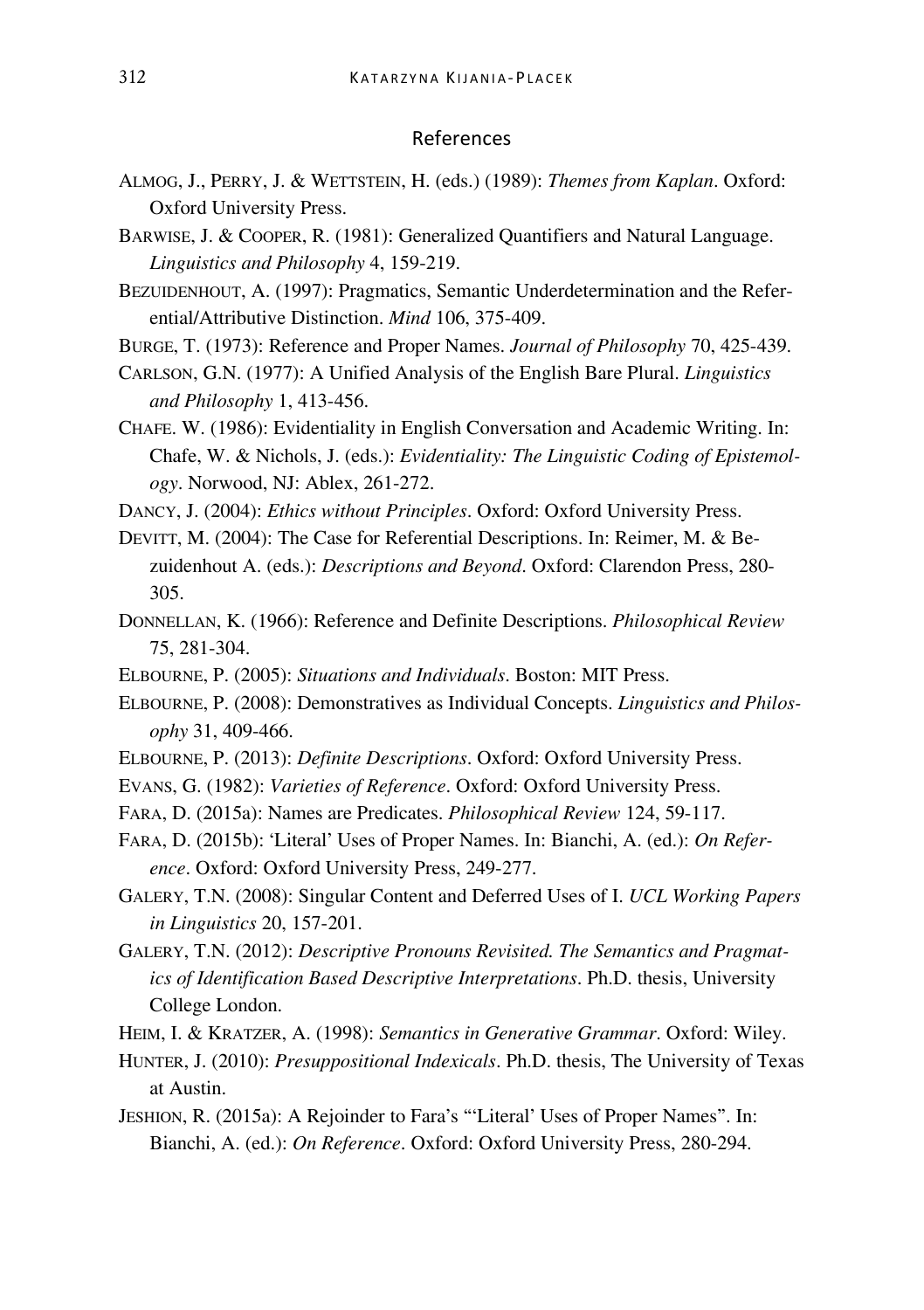- JESHION, R. (2015b): Referentialism and Predicativism about Proper Names. *Erkenntnis* 80, 363-404.
- JESPERSEN, B. (2012): The Non-Italian Pope. *Organon F* 19, 58-64.
- KAPLAN, D. (1978): On the Logic of Demonstratives. *Journal of Philosophical Logic* 8, 81-98.
- KAPLAN, D. (1989a): Demonstratives. In: Almog et al (1989), 481-563.
- KAPLAN, D. (1989b): Afterthoughts. In: Almog et al (1989), 565-614.
- KIJANIA-PLACEK, K. (2010): Descriptive Indexicals and the Referential/Attributive Distinction. In: Peliš, M. (ed.): *Logica Yearbook 2009*. London: College Publications, 121-130.
- KIJANIA-PLACEK, K. (2011): He Is Usually an Italian, but He Isn't. *Organon F* 3, 226- 234.
- KIJANIA-PLACEK, K. (2012): *Pochwała okazjonalności. Analiza deskryptywnych użyć wyrażeń okazjonalnych* (*Praise of indexicality. An analysis of descriptive uses of indexicals*, in Polish). Warsaw: Semper.
- KIJANIA-PLACEK, K. (2015): Descriptive Indexicals, Propositional Attitudes and the Double Role of Context. In: Christiansen, H., Stojanovic, I. & Papadopoulos, G. (eds.): *Modeling and Using Context*. LNAI 9405, Dordrecht: Springer, 287- 301.
- KIJANIA-PLACEK, K. (2017): Descriptive Indexicals and Epistemic Modality. *Topoi* 36, 161-170.
- KIJANIA-PLACEK, K. (2018): Can Minimalism about Truth Embrace Polysemy? *Synthese* 195, 955-985.
- KRATZER, A. (1995): Stage-Level and Individual-Level Predicates. In: Carlson, G. & Pelletier, F.J. (eds.): *The Generic Book*. Chicago: Chicago University Press, 125- 175.
- LECKIE, G. (2013): The Double Life of Names. *Philosophical Studies* 165, 1139-1160.
- LEWIS, D. (1975): Adverbs of Quantification. In: Keenan, E. (ed.): *Formal Semantics of Natural Language*. Cambridge, MA: Cambridge University Press, 3-15.
- LEWIS, D. (1986): *On the Plurality of Worlds*. Oxford: Blackwell.
- LOAR, B. (1976): The Semantics of Singular Terms. *Philosophical Studies* 30, 353- 377.
- MATUSHANSKY, O. (2008): On the Linguistic Complexity of Proper Names. *Linguistics and Philosophy* 21, 573-627.
- MCKAY, T. & NELSON, M. (2014): Propositional Attitude Reports. In: Zalta, E.N. (ed.): *The Stanford Encyclopedia of Philosophy*. Spring 2014 Edition, http://plato.stanford.edu/archives/spr2014/entries/prop-attitude-reports/.
- NEALE, S. (1990): *Descriptions*. Cambridge, MA: The MIT Press.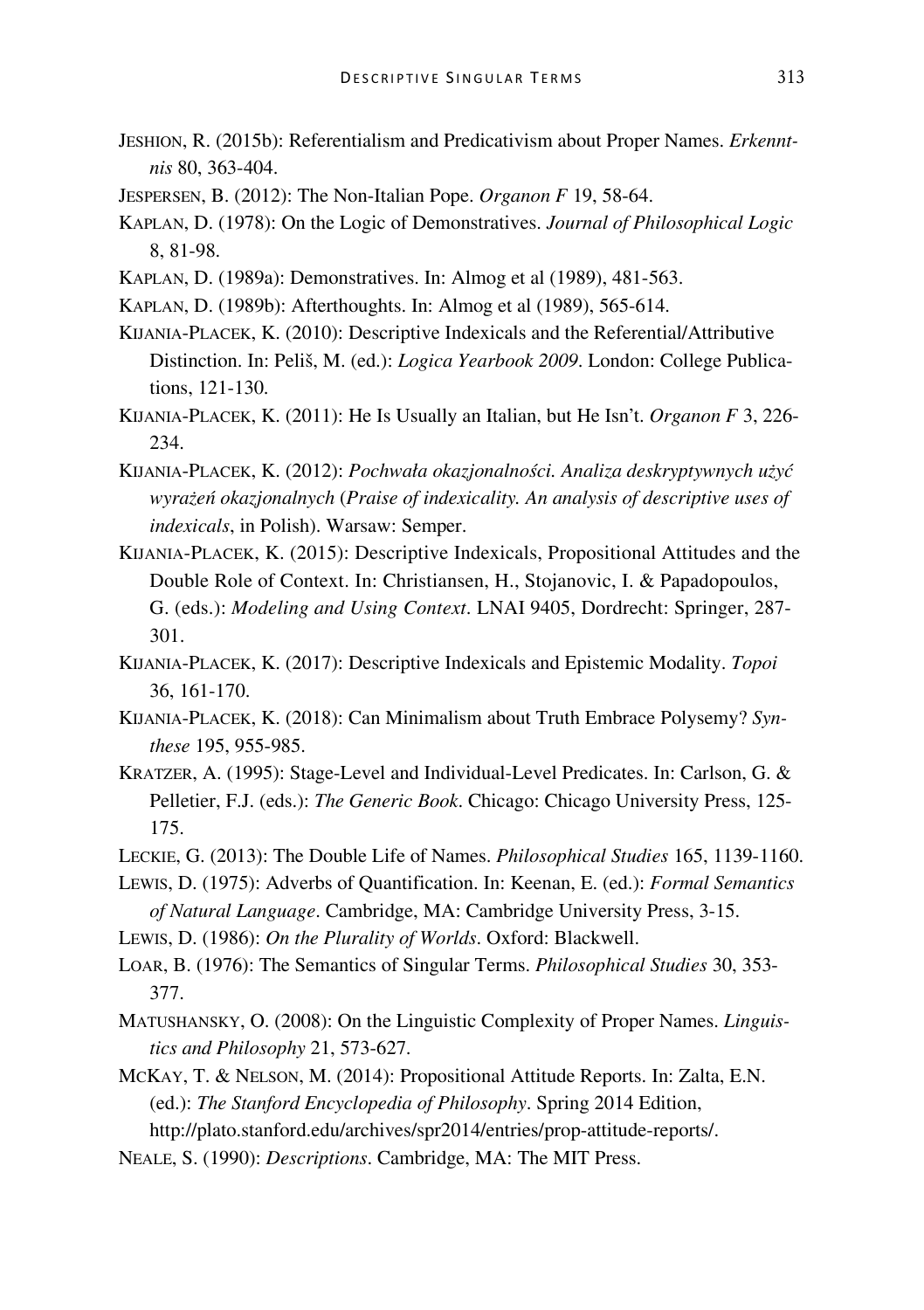- NUNBERG, G. (1979): The Non–Uniqueness of Semantic Solutions: Polysemy. *Linguistics and Philosophy* 3, 143-184.
- NUNBERG, G. (1990): Indexicality in Context. Presented at the colloquium on "Philosophy, the human sciences, and the study of cognition", Cérisy–la–Salle, France, June 14–20.
- NUNBERG, G. (1991): Indexicals and Descriptions in Interpretation, Ts.
- NUNBERG, G. (1992): Two Kinds of Indexicality. *Ohio State Univ. Working Papers in Linguistics* 40, 283-302.
- NUNBERG, G. (1993): Indexicality and Deixis. *Linguistics and Philosophy* 16, 1-43.
- NUNBERG, G. (1995): Transfers of Meaning. *Journal of Semantics* 12, 109-132.
- NUNBERG, G. (2004a): Descriptive Indexicals and Indexical Descriptions. In: Reimer, M. & Bezuidenhout, A. (eds.): *Descriptions and Beyond*. Oxford: Clarendon Press, 261-279.
- NUNBERG, G. (2004b): The Pragmatics of Deferred Interpretation. In: Horn, L.R. & Ward, G. (eds.): *The Handbook of Pragmatics*. Oxford: Blackwell, 344-364.
- PARTEE, B. (1985): Noun Phrase Interpretation and Type-Shifting Principles. 5th Amsterdam Conference on Formal Semantics.
- PERRY, J. (1977): Frege on Demonstratives. *Philosophical Review* 86, 474-497.
- PERRY, J. (1979): The Problem of the Essential Indexical. *Noûs* 13, 3-21.
- PERRY, J. (1997): Indexicals and Demonstratives. In: Hale, R. & Wright, C. (eds.): *Companion to the Philosophy of Language*. Oxford: Blackwell, 586-612.
- PERRY, J. (2012): *Reference and Reflexivity*. Stanford: CSLI, 2nd Edition.
- PETERS, S. & WESTERSTÅHL, D. (2006): *Quantifiers in Language and Logic*. Oxford: Clarendon Press.
- POWELL, G. (1998): The Deferred Interpretation of Indexicals and Proper Names. *UCL Working Papers in Linguistics* 10, 1-32.
- POWELL, G. (2010): *Language, Thought and Reference*. Palgrave Studies in Pragmatics, Language and Cognition. Hampshire: Palgrave Macmillan.
- PUSTEJOVSKY, J. (1993): Type Coercion and Lexical Selection. In: Pustejovsky, J. (ed.): *Semantics and the Lexicon*. Dordrecht: Kluwer.
- QUINE, W.V.O. (1941): *Elementary Logic*. New York: Ginn and Company.
- QUINE, W.V.O. (1968): Ontological Relativity: The Dewey Lectures 1969. *Journal of Philosophy* 65, 185-212.
- RECANATI, F. (1993): *Direct Reference: From Language to Thought*. Oxford: Blackwell.
- RECANATI, F. (2005): Deixis and Anaphora. In: Szabó, Z.G. (ed.): *Semantics versus Pragmatics*. Oxford: Oxford University Press, 286-316.
- SALMON, N. (1986): *Frege's Puzzle*. Cambridge, MA: Bradford Books, MIT Press.